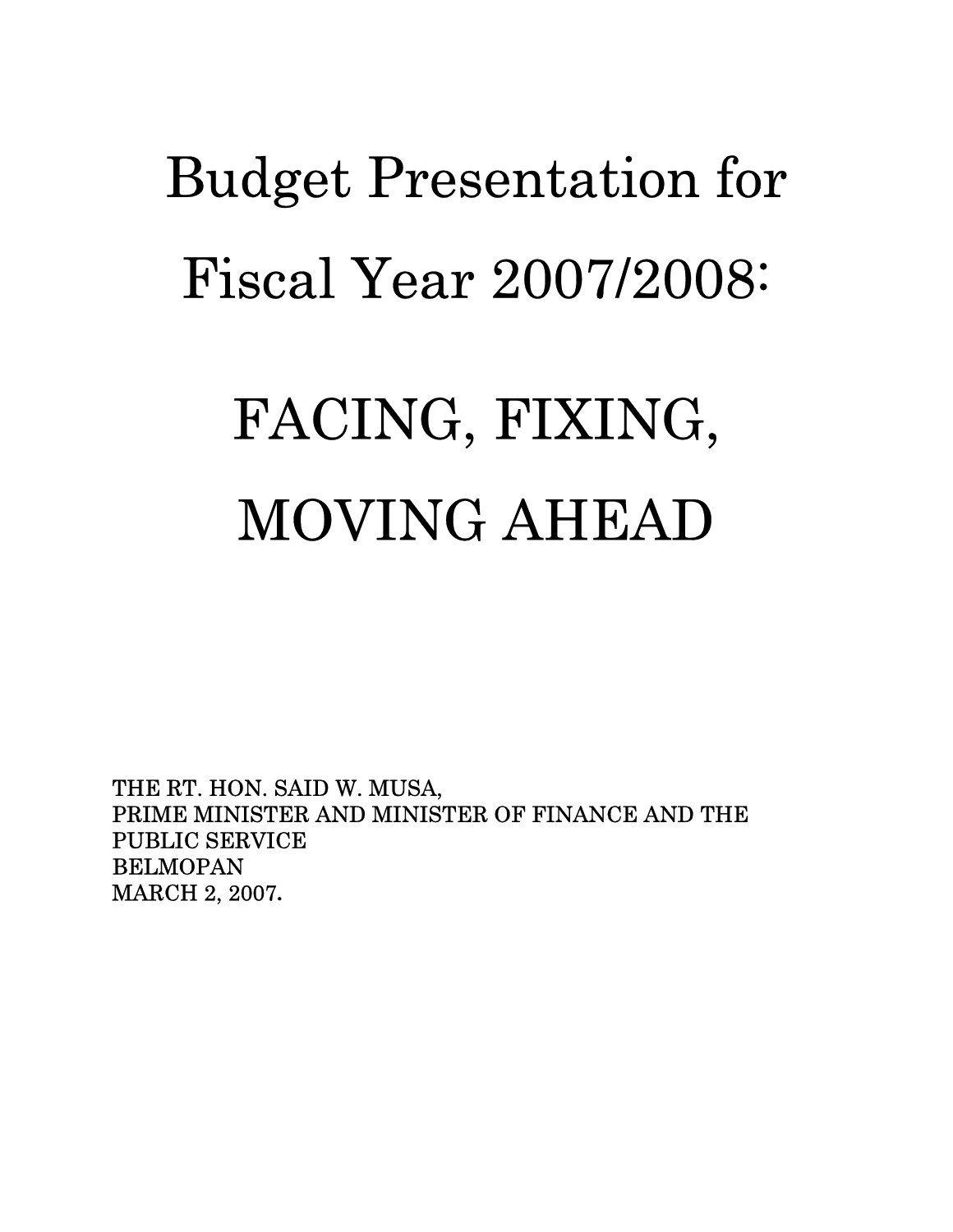|                                             | <b>APPROVED</b><br><b>ESTIMATES</b><br>2006/2007 | <b>REVISED</b><br><b>BUDGET</b><br>2006/2007 | <b>DRAFT</b><br><b>PROPOSED</b><br><b>ESTIMATES</b><br>2007/2008 |
|---------------------------------------------|--------------------------------------------------|----------------------------------------------|------------------------------------------------------------------|
| TOTAL REVENUES AND GRANTS                   | 598,648,177                                      | 626,885,289                                  | 678,522,913                                                      |
| RECURRENT REVENUE                           |                                                  |                                              |                                                                  |
| <b>TAX REVENUE</b>                          | 513,901,622                                      | 528,837,402                                  | 593,922,989                                                      |
| Income and profits                          | 135,067,420                                      | 136,279,526                                  | 170,256,298                                                      |
| Taxes on property                           | 6,115,000                                        | 5,316,191                                    | 5,617,722                                                        |
| Taxes on international trade and            |                                                  |                                              |                                                                  |
| transactions                                | 170,427,516                                      | 164,281,950                                  | 180, 138, 867                                                    |
| Taxes on goods and services                 | 202,291,685                                      | 222,959,735                                  | 237,910,103                                                      |
| <b>NON-TAX REVENUE</b>                      | 49,043,206                                       | 53,519,944                                   | 56,998,180                                                       |
| Property Income                             | 4,500,000                                        | 4,500,000                                    | 7,700,000                                                        |
| Licenses                                    | 11,179,600                                       | 10,248,700                                   | 10,423,300                                                       |
| Other                                       | 33,363,606                                       | 38,771,244                                   | 38,874,880                                                       |
| <b>TOTAL RECURRENT REVENUE</b>              | 562,944,828                                      | 582,357,346                                  | 650,921,169                                                      |
| <b>CAPITAL REVENUES:</b>                    |                                                  |                                              |                                                                  |
| Sale of Crown Lands                         | 7,172,500                                        | 5,388,577                                    | 6,797,524                                                        |
| Return on Equity                            |                                                  | 4,292,698                                    | 3,328,909                                                        |
| <b>TOTAL CAPITAL REVENUES</b>               | 7,172,500                                        | 9,681,275                                    | 10,126,433                                                       |
| <b>GRANTS &amp; DEBT SERVICE RECEIPTS</b>   | 28,530,849                                       | 34,846,668                                   | 17,475,311                                                       |
| <b>TOTAL EXPENDITURES</b>                   | 667,901,273                                      | 702,905,572                                  | 703,235,731                                                      |
| RECURRENT EXPENDITURE                       |                                                  |                                              |                                                                  |
| <b>Personal Emoluments</b>                  | 223,564,558                                      | 220,259,920                                  | 235, 313, 278                                                    |
| Debt Service – Interest and Other Charges   | 145,571,920                                      | 169,528,568                                  | 107,938,208                                                      |
| Pensions                                    | 39,802,215                                       | 39,802,215                                   | 39,019,482                                                       |
| <b>Goods Services</b>                       | 152,746,569                                      | 159,681,570                                  | 202,965,322                                                      |
| TOTAL RECURRENT EXPENDITURE                 | 561,685,262                                      | 589,272,273                                  | 585,236,290                                                      |
| <b>CAPITAL EXPENDITURES</b>                 |                                                  |                                              |                                                                  |
| <b>CAPITAL II EXPENDITURES</b>              | 54,157,460                                       | 79,948,328                                   | 49,956,293                                                       |
| <b>CAPITAL III EXPENDITURES</b>             | 48,850,551                                       | 30,476,972                                   | 64,835,148                                                       |
| CAPITAL TRANSFER & NET LENDING              | 3,208,000                                        | 3,208,000                                    | 3,208,000                                                        |
| <b>TOTAL CAPITAL EXPENDITURES</b>           | 106,216,011                                      | 113,633,300                                  | 117,999,441                                                      |
| RECURRENT SURPLUS/[DEFICIT]                 | 1,259,566                                        | (6,914,926)                                  | 65,684,879                                                       |
| PRIMARY SURPLUS [DEFICIT]                   | 76,318,824                                       | 93,508,285                                   | 83,225,390                                                       |
| <b>OVERALL SURPLUS/[DEFICIT]</b>            | (69, 253, 096)                                   | (76, 020, 283)                               | (24, 712, 818)                                                   |
| <b>AMORTIZATION</b>                         | (122, 982, 893)                                  | (99, 123, 682)                               | (61, 653, 891)                                                   |
| <b>FINANCING</b>                            | (192, 235, 989)                                  | (175, 143, 965)                              | (86,366,709)                                                     |
| <b>GDP</b> (in BZbillions)                  | 2.414                                            | 2.428                                        | 2.558                                                            |
| Overall Surplus/Deficit (+/-) as a % of GDP | $-2.87\%$                                        | $-3.13%$                                     | $-0.97\%$                                                        |
| Primary Surplus/Deficit (+/-) as a % of GDP | 3.16%                                            | 3.85%                                        | 3.25%                                                            |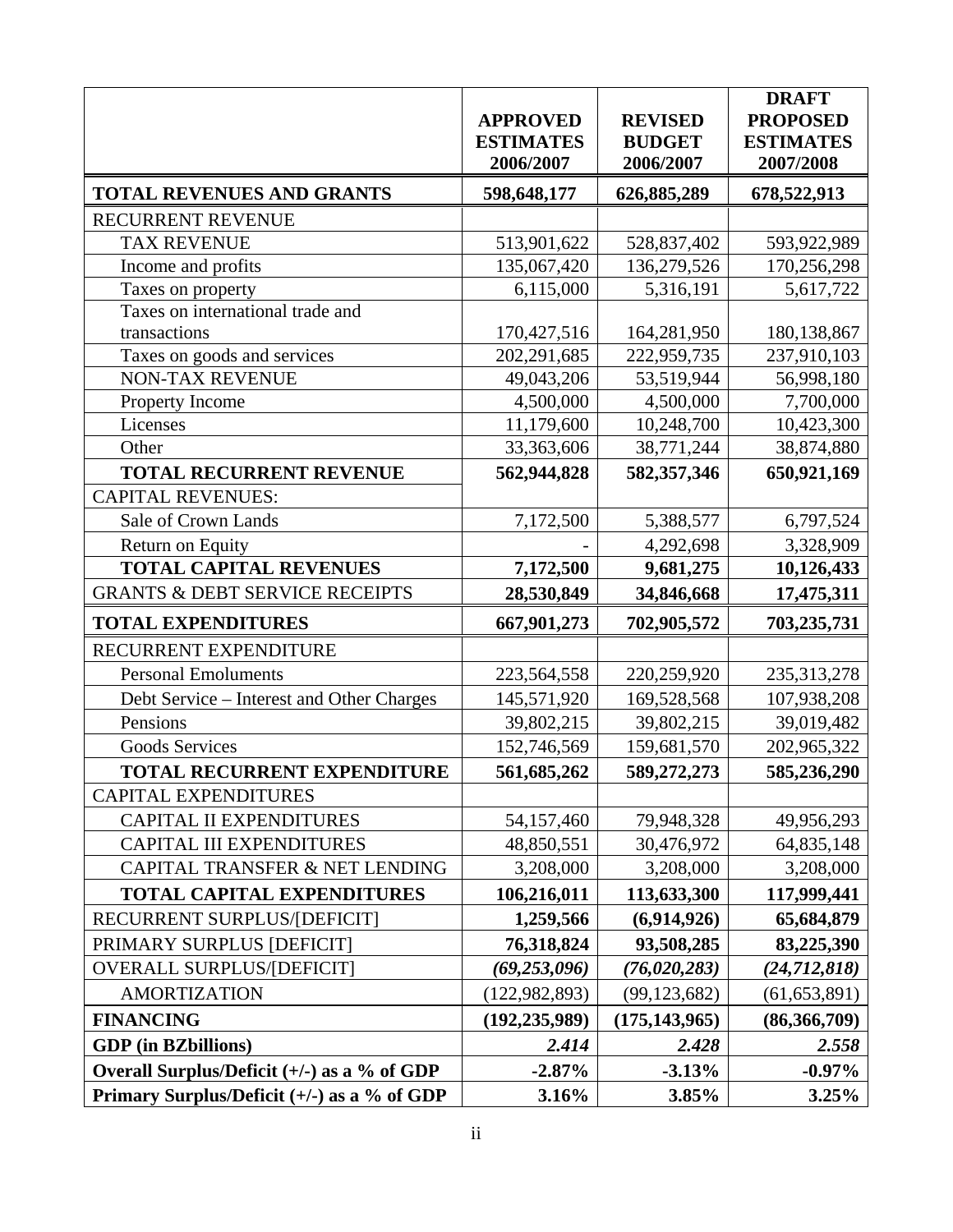## **Table of Contents**

| Expected Outturn for the Fiscal Year 2006/2007 - The Approved and Revised Estimates 4 |    |
|---------------------------------------------------------------------------------------|----|
|                                                                                       |    |
|                                                                                       |    |
|                                                                                       |    |
|                                                                                       |    |
|                                                                                       |    |
|                                                                                       |    |
|                                                                                       |    |
|                                                                                       |    |
|                                                                                       |    |
|                                                                                       |    |
|                                                                                       |    |
|                                                                                       |    |
|                                                                                       |    |
|                                                                                       |    |
|                                                                                       |    |
|                                                                                       |    |
|                                                                                       |    |
|                                                                                       |    |
|                                                                                       |    |
|                                                                                       |    |
|                                                                                       |    |
|                                                                                       |    |
|                                                                                       |    |
|                                                                                       |    |
|                                                                                       |    |
|                                                                                       |    |
|                                                                                       | 18 |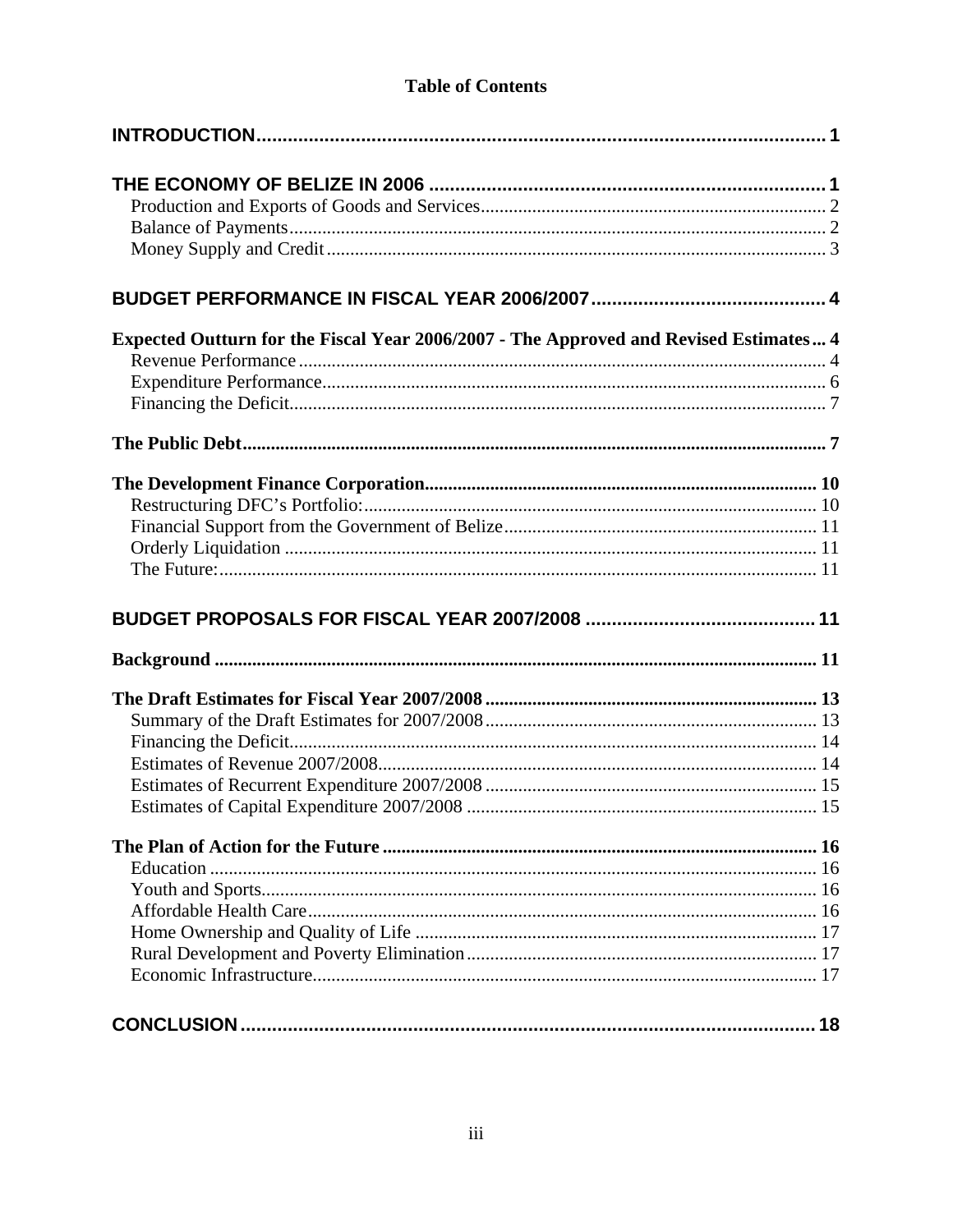## **BUDGET PRESENTATION FOR FISCAL YEAR 2007/2008**

## **INTRODUCTION**

Madame Speaker,

I move the first reading of the General Revenue Appropriation Bill for Fiscal Year 2007/2008.

Last year when we presented the budget proposals we laid out certain policy undertakings which the Government intended to pursue in the course of the year. Ambitious targets were set for fiscal performance. We challenged ourselves to chart a new way forward in order to achieve medium term stability and sustainability.

Overall performance for the year, I am pleased to report, is generally good with the out turn expected to exceed the targets set in most cases.

In this year's budget proposals, Belizeans will see that we are not only securing the gains we have made in our public finances but also addressing the priority needs of our young growing nation.

It is a Budget that ensures our country continues to grow in a steady sustainable way:

- A Budget that will generate more and better paying jobs;
- A Budget that invests more in the human capital of Belize through education and training for more productive living;
- A Budget that tackles the challenges facing families right now by creating healthier and stronger communities;
- A Budget that invests in our nation's economic infrastructure; and
- A Budget that still ends the year with a much reduced deficit and another primary surplus.

#### **THE ECONOMY OF BELIZE IN 2006**

The Central Bank and the Statistical Institute estimate that real GDP growth was around 4% for 2006. The combination of tight fiscal and monetary policies and strong performance by exporters of goods and services led to a significant improvement in the balance of payments position during the year.

The annual labour force survey showed that unemployment fell from 11 to 9.4% largely due to the vibrancy of the services sector, especially tourism.

The Consumer Price Index rose by 4.3%. All major commodity groups were affected especially "Transport and Communications" and "Rent, Water, Fuel and Power".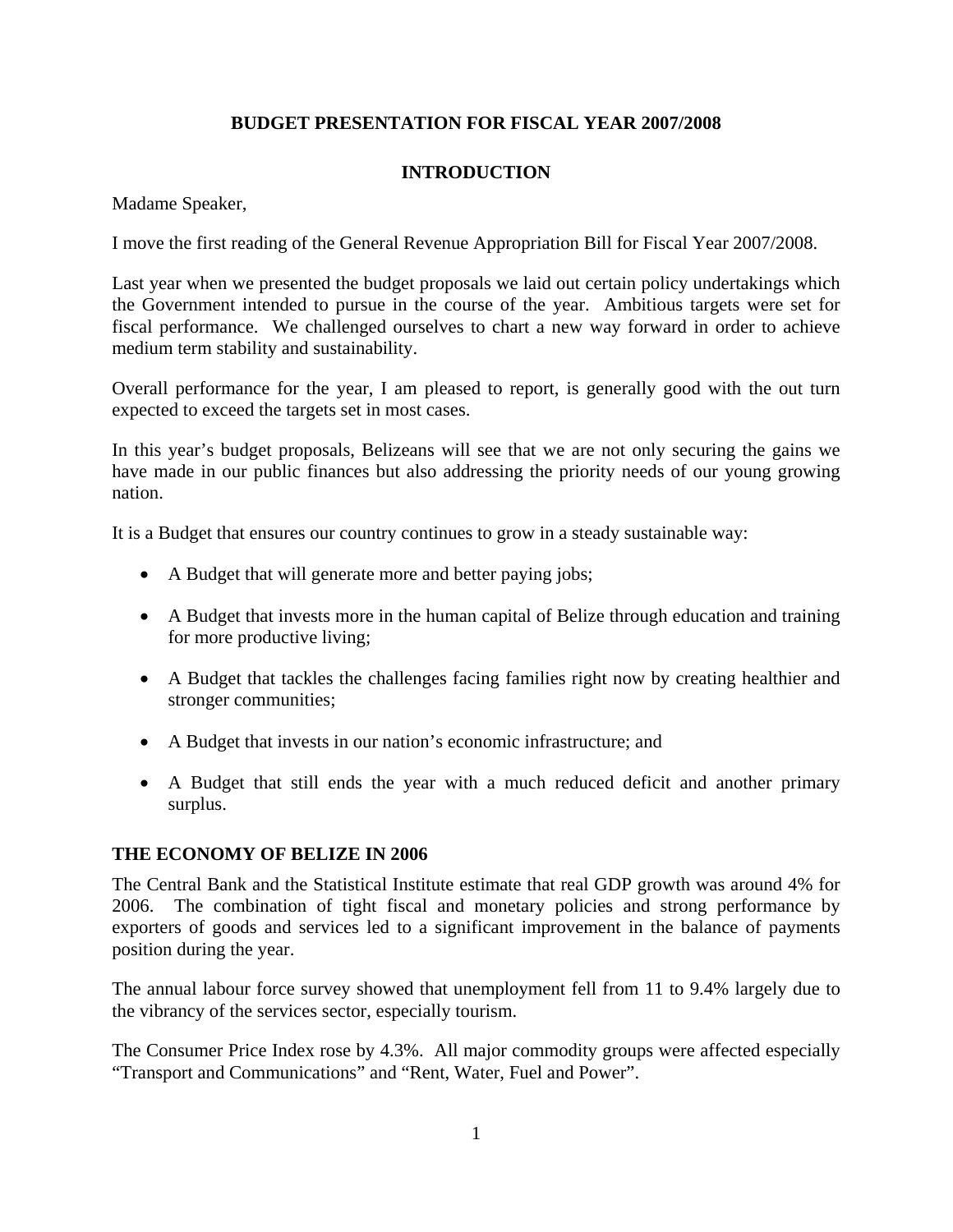## **Production and Exports of Goods and Services**

The primary sector performed well even though some producers faced challenges in the form of unfavourable weather, disease and financial constraints in 2006. There was a \$145.4 million (36.6%) increase in domestic exports to \$543.1 million during 2006.

On the down side, marine export production fell, mostly due to an 18% contraction in shrimp output. The value of marine exports totaled \$84.9 million down from \$98 million the previous year.

In the case of sugar, favourable weather conditions during growing and harvesting pushed sugarcane deliveries up by 26% to 1,173,469 long tons for the crop year and a total of 111,394 long tons of sugar were produced. Molasses production increased by 11.1% to 41,179 long tons. Papaya production rose by 20% to 76 million pounds. The petroleum industry, produced 811,199 barrels of crude oil, of which 715,872 barrels were exported and 45,692 barrels were sold locally.

With f.o.b. earnings of approximately \$81.2 million, petroleum accounted for more than half of the increase in export earnings.

In spite of a decline in production, the volume of citrus exports rose by 19.9% as stocks were drawn down. Citrus export earnings rose by 55.0% to \$120.1 million, breaking all previous records.

Higher sugar sales to preferential markets in the US and EU pushed sugar export earnings up by 43.2% to \$100.1 million.

The vigorous growth in domestic exports exceeded an 11.0% rise in imports, causing the trade deficit to narrow. Much of the rise in imports was due to substantial capital investment by export processing zones and an increase in the cross border trade from the commercial free zone. The trade statistics show that the EPZ's and the CFZ accounted for some 41.0% of the increase in imports during the first three quarters of 2006.

Fuel imports were up due to higher acquisition costs, while other substantial increases were recorded in imports of vehicles and intermediate inputs such as construction materials.

The performance of tourism was mixed. Stay-over visitor arrivals rose by an estimated 4.7% to 237,716, but there was a decline in the number of cruise ship calls that contributed to a fall in cruise ship visitor arrivals to 590,336. However, earnings from tourism increased by 23.7% because the increase in overnight visitors resulted in a higher average daily expenditures.

## **Balance of Payments**

The combination of a reduction in the trade deficit, higher foreign exchange earnings from tourism and other services, and inflows of remittances, substantially offset an increase in outflows for interest payments and profit repatriation. The result was a marked improvement in the current account deficit of the balance of payments from \$235.7 million during the first nine months of 2005 to \$58.4 million for the comparable period of 2006. This was an impressive turnaround.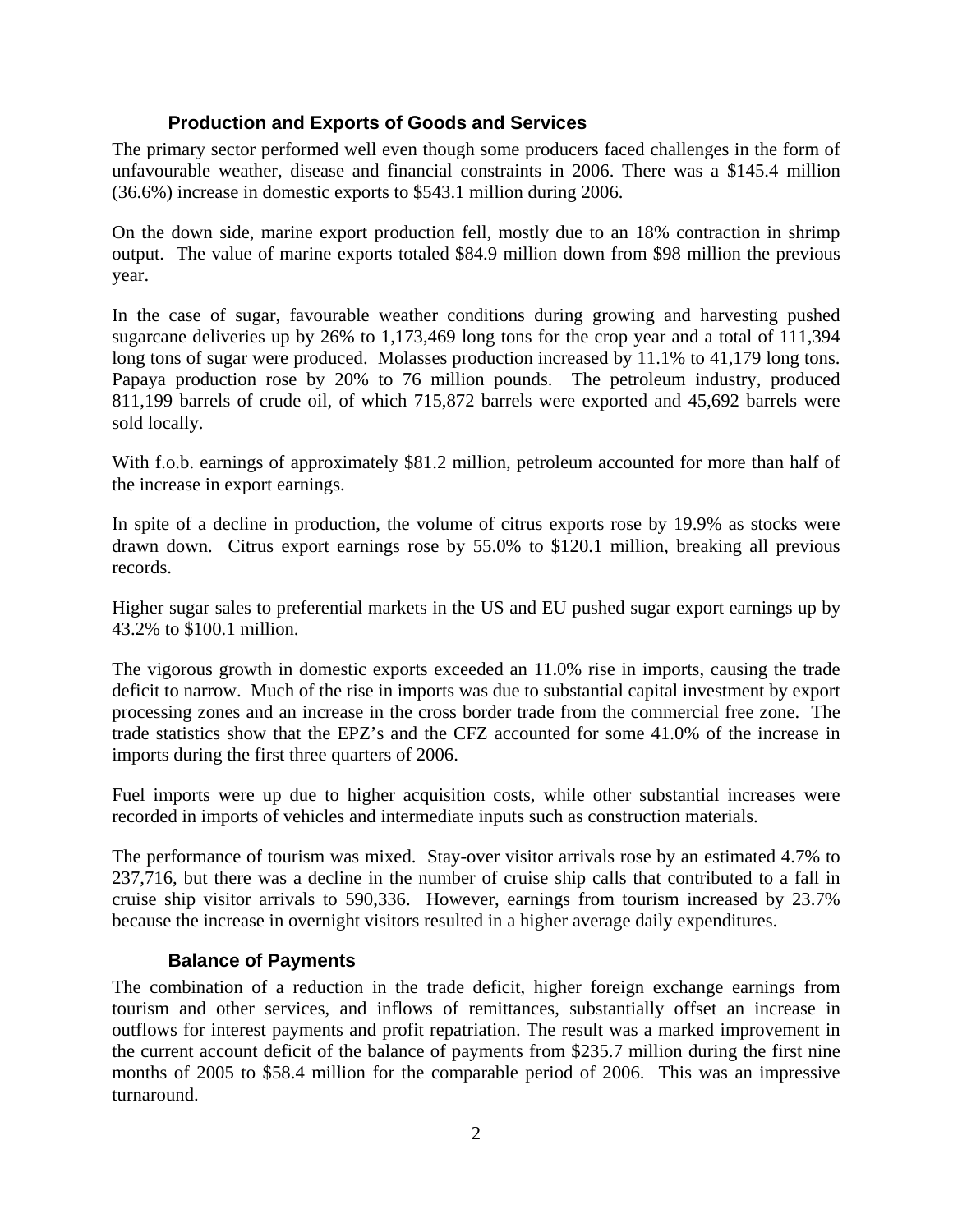## **Money Supply and Credit**

An expansion in net domestic credit to meet the demands of the private sector plus foreign inflows from loan disbursements and earnings by exporters of goods and services contributed to a 13.3% rise in broad money supply in 2006. The net foreign assets of the banking system expanded by \$127.0 million (94.6%) with the net foreign asset holdings of the Central Bank and commercial banks registering increases of \$65.8 million and \$61.2 million, respectively. At the end of December, the official foreign reserves stood at \$208.9 million, equivalent to 2.2 months worth of merchandise imports.

The Central Bank sought, during the year, to address the rapid expansion in domestic liquidity so as to restrain credit expansion and avoid excess demand for foreign exchange. After implementing a 1% increase in statutory reserve requirements at the start of 2006 and overseeing the removal of offshore deposits that had been artificially inflating domestic liquidity, the Central Bank intervened again with a further 1% increase in the cash and secondary reserve requirements that took effect at the beginning of September.

Notwithstanding these interventions, bank liquidity remained at high levels and credit grew twice as fast than in 2005.

In 2006, the 11.1% expansion in net domestic credit reflected a \$151 million rise in loans to the private sector and a \$38 million increase in net credit to Central Government. Credit to the primary and tertiary sectors expanded while the secondary sector experienced net repayments.

There was a slight narrowing of the commercial banks' interest rate spread during the year as a result of a 30 basis points increase in the weighted average deposit rate to 5.8%, and a 10 basis points decline in the weighted average lending rate to 14.2%.

Madame Speaker, I now turn to the Government's fiscal performance for the current fiscal year, 2006/2007.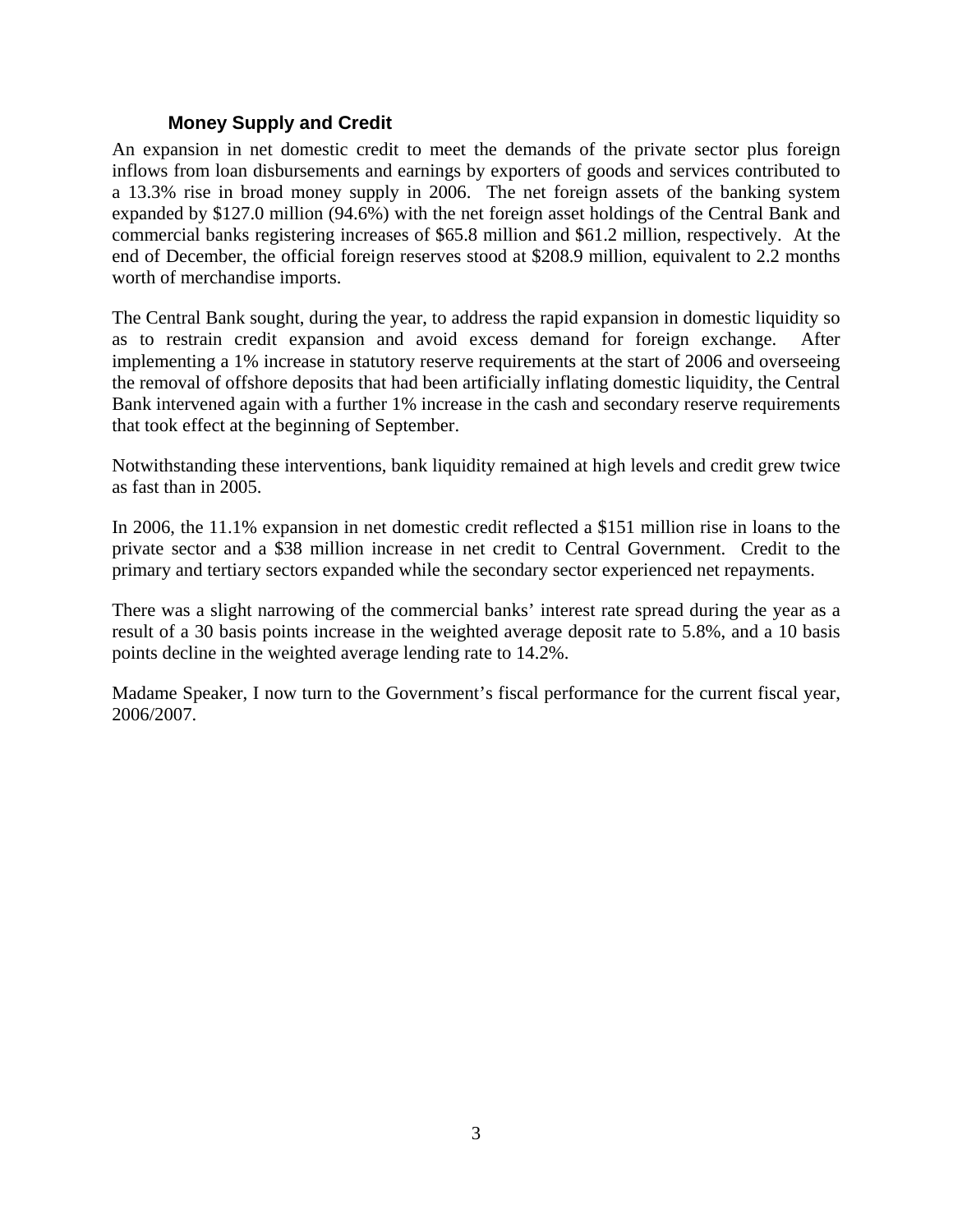#### **BUDGET PERFORMANCE IN FISCAL YEAR 2006/2007**

## *Expected Outturn for the Fiscal Year 2006/2007 - The Approved and Revised Estimates*

This year, the Government of Belize continued on its programme to achieve medium term stability and sustainability in its fiscal and debt operations. Over the past several years, this programme has resulted in a sharp decline in the overall deficit from over 8% of GDP to 3.3% of GDP last year. At the same time, the primary balance moved into surplus, an achievement that came from strong fiscal discipline and firm commitment to the objective of securing stability and sustainability in Government finances.



At the start of this fiscal year, the Government set ambitious targets for fiscal performance. The objectives of the budget for 2006/2007 reflected an overall deficit of \$69 million [2.9% of GDP] and a primary surplus of \$76.3 million [3.2% of GDP]. In most cases, outturn is expected to exceed the targets set, which reflects continued improvements in fiscal performance over last year.

For fiscal year 2006/2007, total revenue and grants were approved at \$598.6 million. By the end of

the fiscal year total revenue and grants are expected to amount to \$626.9 million. Total Expenditure was budgeted at \$667.9 million. By the end of the current fiscal year, total expenditures are expected to reach \$702.9 million. As a result the overall deficit, at \$76 million, is expected to be \$6.8 million larger than was budgeted. However, the primary surplus, which was budgeted at \$76.3 million, is expected to reach \$93.5 million by the end of the fiscal year. Moreover, the financing requirement [the overall deficit plus amortization] which was budgeted at \$192.2 million, will be \$17.1 million less at \$175.1 million.

#### **Revenue Performance**

Revenue collections for the current fiscal year are expected to exceed targets in all major revenue categories. This reflects two major factors. First, economic activity, as measured by nominal GDP, grew faster than was projected at the start of the budget year. This is reflected in a revised projection of nominal GDP of \$2.428 billion as compared with the original projection of \$2.414 billion. This improvement had a positive impact on revenue collections. Secondly, strengthened tax administration also improved revenue performance.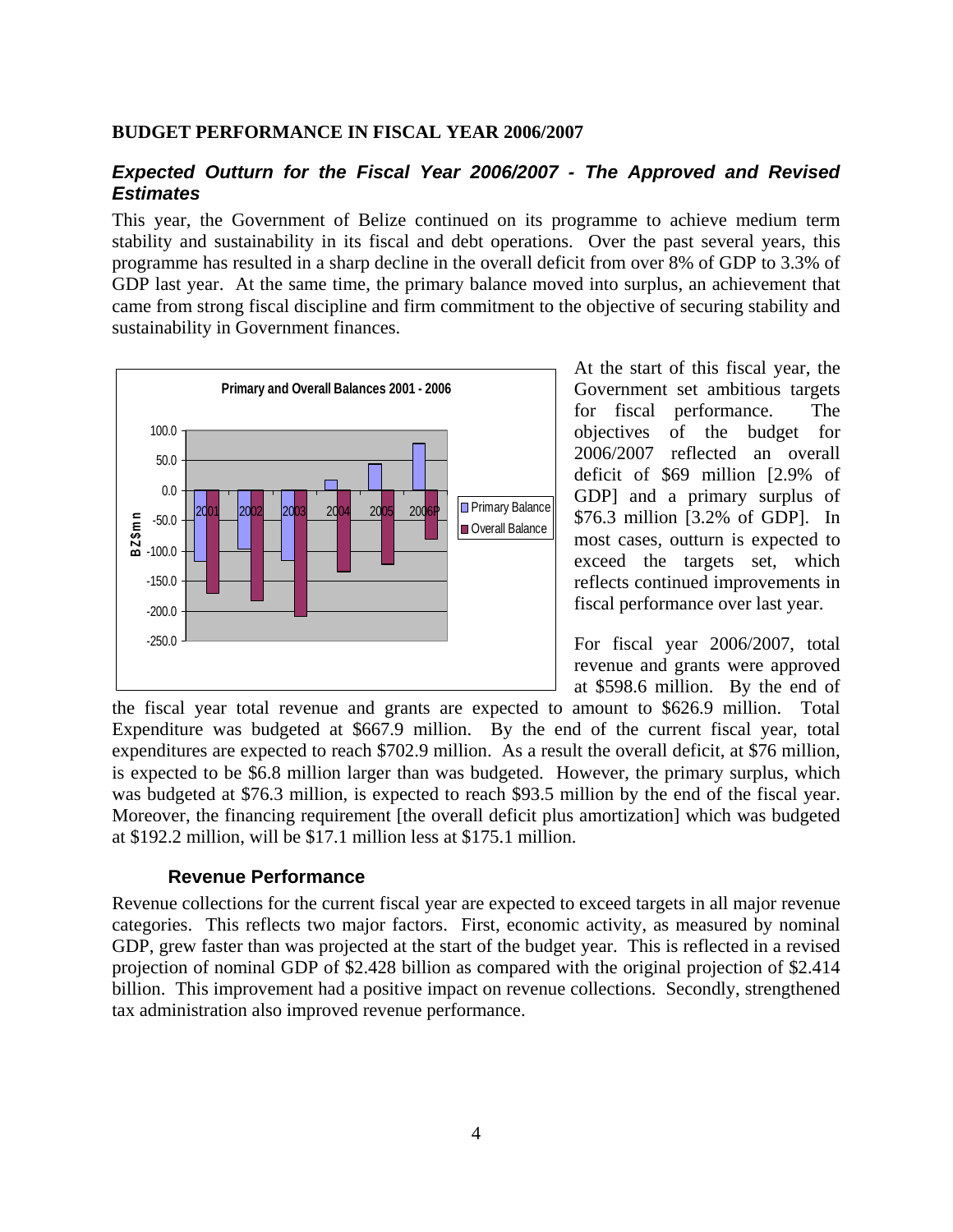| <b>Summary of Approved Budget and</b><br>Expected Outturn for FY 2006/2007 - \$BZ mn |          |          |  |
|--------------------------------------------------------------------------------------|----------|----------|--|
| Projected<br><b>Approved</b><br><b>Estimates</b><br>Outturn                          |          |          |  |
| <b>Total Revenue and Grants</b>                                                      | 598.6    | 626.9    |  |
| <b>Total Expenditure</b>                                                             | 667.9    | 702.9    |  |
| <b>Primary Surplus</b>                                                               | 76.3     | 93.5     |  |
| <b>Overall Deficit</b>                                                               | (69.3)   | (76.0)   |  |
| Amortization                                                                         | 123.0    | 99.1     |  |
| <b>Financing Requirement</b>                                                         | $-192.2$ | $-175.1$ |  |
| Overall Deficit as a % of GDP                                                        | $-2.87%$ | $-3.13%$ |  |
| Primary Surplus as a % of GDP                                                        | 3.16%    | 3.85%    |  |
| GDP (in BZ \$billions)                                                               | 2.414    | 2.428    |  |

Total recurrent revenue was budgeted at \$562.9 million. By the end of the fiscal year, total recurrent revenue is expected to reach \$582.4 million – almost \$20 million above target.

Tax revenue is projected to exceed targets by \$14.9 million. Of this, taxes on income and profits, at \$136.3 million, are expected to be close to the approved budget of \$135.1 million and taxes on property, at

\$5.3 million will be just below the approved budget of \$6.1 million.

Taxes on international trade and transactions will show a shortfall of \$6.1 million against the budgeted amount of \$170.4 million. This reflects the fact that upon the introduction of the General Sales Tax [GST] in July 2006, the price formula for petroleum products was adjusted to reduce the element of Revenue Replacement Duty [RRD]. This was with the intention that the introduction of the GST, which is calculated on a different basis than the previous Sales Tax, would not have had the effect of increasing petroleum prices. As a result, RRD collections, which is included in international trade and transactions taxes, declined but this was offset by the

| <b>Summary of Revenue Collections 2006/2007 - \$BZ mn</b>     |                                                       |       |  |  |
|---------------------------------------------------------------|-------------------------------------------------------|-------|--|--|
|                                                               | <b>Approved Projected</b><br><b>Estimates Outturn</b> |       |  |  |
| <b>Total Revenues and Grants</b>                              | 598.6                                                 | 626.9 |  |  |
| <b>Recurrent Revenue</b>                                      | 562.9<br>582.4                                        |       |  |  |
| <b>Tax Revenue:</b>                                           | 513.9                                                 | 528.8 |  |  |
| Income and profits                                            | 135.1                                                 | 136.3 |  |  |
| Taxes on property                                             | 6.1                                                   | 5.3   |  |  |
| Taxes on international trade<br>$\mathcal{X}$<br>transactions | 170.4                                                 | 164.3 |  |  |
| Taxes on goods and services                                   | 202.3                                                 | 223.0 |  |  |
| <b>Non-tax Revenue:</b>                                       | 49.0                                                  | 53.5  |  |  |
| <b>Property Income</b>                                        | 4.5                                                   | 4.5   |  |  |
| Licenses                                                      | 11.2                                                  | 10.2  |  |  |
| Other                                                         | 33.4                                                  | 38.8  |  |  |
| <b>Capital Revenue</b>                                        | 7.2                                                   | 9.7   |  |  |
| <b>Grants and Debt Service Receipts</b>                       | 28.5                                                  | 34.8  |  |  |

resulting increase in GST collections.

Taken together, collections of revenue from taxes on international trade and transactions and taxes on goods and services will exceed approved estimates by \$14.6 million.

Non-tax revenue is expected to total \$53.5 million by the end of this fiscal year, \$4.5 million above the approved estimates. This largely reflects the commencement of collections of royalties on petroleum, which is estimated to total \$6.0 million this year.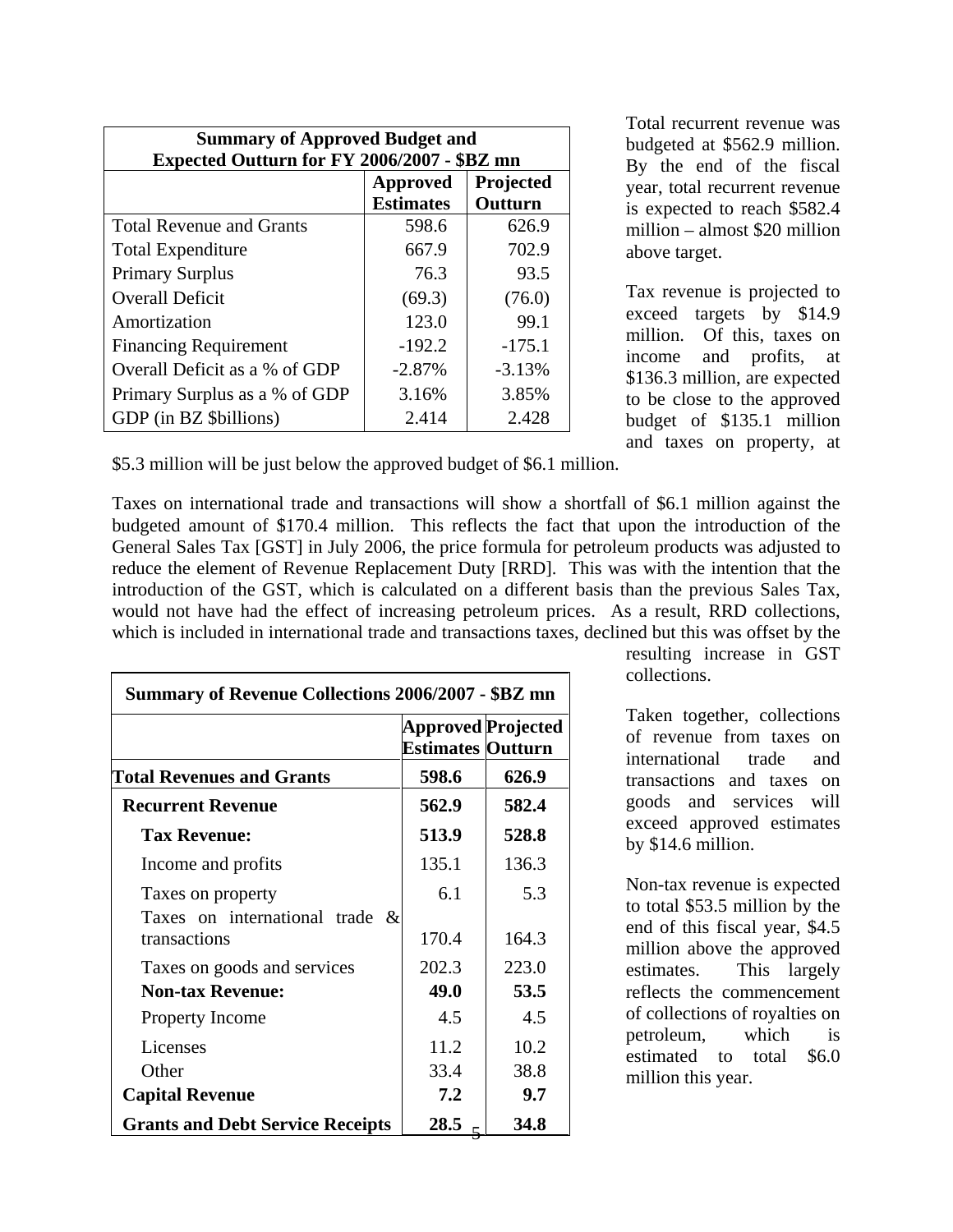Petroleum income taxes will be collected with effect from assessment year 2006, but will factor into revenues for fiscal year 2007/2008.

Grant receipts are expected to total \$34.8 million. Grants were boosted this fiscal year with significant contributions of \$21 million from the Republic of China Taiwan, which was included in the approved estimates, and \$11.8 million from the Bolivarian Republic of Venezuela which was negotiated during the fiscal year.

## **Expenditure Performance**

Total expenditure is expected to reach \$702.9 million by the end of the current fiscal year. This will be comprised of \$589.3 million in recurrent expenditure and \$113.6 million in capital expenditure.

In recurrent expenditure, personal emoluments are expected to total \$220.3 million, \$3.3 million less than the approved estimates of \$223.6 million. This reflects the impact of the staff containment policy of Government which is intended to restrain growth in staff costs while allowing for the filling of critical vacancies, particularly in the health and education sectors.

| Summary of Expenditure 2006/2007 - \$BZ mn |                                                       |       |  |  |
|--------------------------------------------|-------------------------------------------------------|-------|--|--|
|                                            | <b>Approved Projected</b><br><b>Estimates Outturn</b> |       |  |  |
| <b>Total Expenditure</b>                   | 667.9                                                 | 702.9 |  |  |
| <b>Recurrent Expenditure:</b>              | 561.7                                                 | 589.3 |  |  |
| <b>Personal Emoluments</b>                 | 223.6                                                 | 220.3 |  |  |
| Debt Service                               | 145.6                                                 | 169.5 |  |  |
| Pensions                                   | 39.8                                                  | 39.8  |  |  |
| Goods and Services                         | 152.7                                                 | 159.7 |  |  |
| <b>Capital Expenditure:</b>                | 106.2                                                 | 113.6 |  |  |
| Capital II Expenditure                     | 54.2                                                  | 79.9  |  |  |
| Capital III Expenditure                    | 48.9                                                  | 30.5  |  |  |
| Capital Transfer and Net Lending           | 3.2                                                   | 3.2   |  |  |
| <b>Amortisation</b>                        | 123.0                                                 | 99.1  |  |  |

Pension payments are expected to be right on target with the budgeted amount.

Expenditure on goods and services exceeded the budgeted amount of \$152.7 million by \$7.0 million. This reflected increased fuel costs as well as additional allocations for purchases of medical supplies, school textbooks and commitments to grant aided primary and secondary schools.

Debt service payments of \$169.5 million will exceed the budgeted amount of \$145.6 million. This reflects the decision taken by the Government, during the recent debt restructuring process, not to capitalize any accrued interest on the affected debt – which would have had the effect of increasing the total amount of principal owed. As a result, creditors were paid out the full amount of all interest accrued as of the effective date of the restructuring – February 20, 2007. Some of this accrued interest had payment dates in the upcoming fiscal year and therefore payment in the current fiscal year had the effect of increasing debt service payments beyond the original allocation for the year.

The debt restructuring had the opposite effect on amortization which was budgeted at \$123.0 million but is expected to total \$99.1 million this year. Principal repayments were halted on the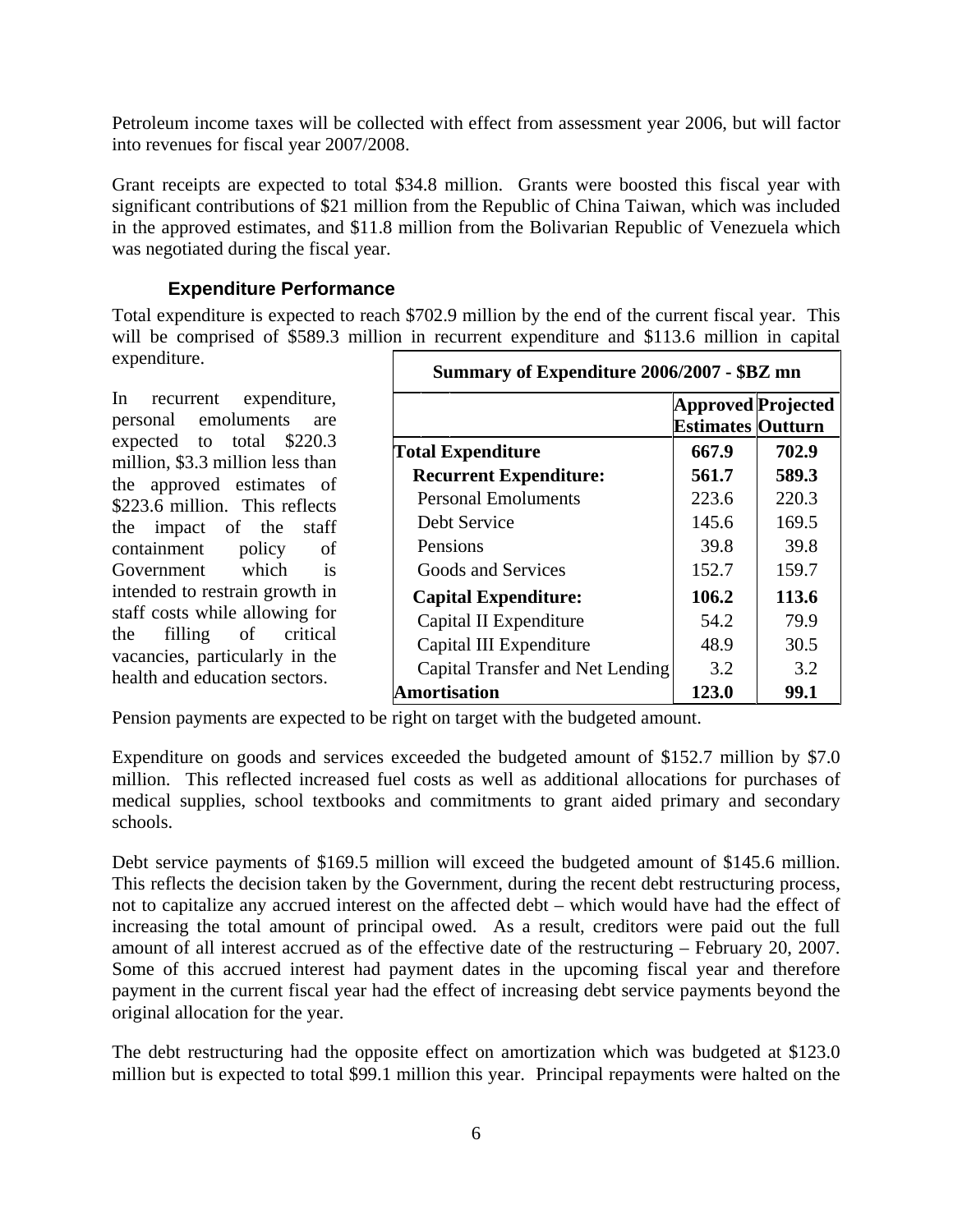announcement of the exchange offer in December 2006 and the outstanding principal balances of that date were eligible to be tendered into the exchange offer.

Capital expenditure is expected to total \$113.6 million by the end of the fiscal year, as compared to the budgeted amount of \$106.2 million. Capital II [locally funded] projects exceeded the budgeted allocation and the additional allocations were largely met from Venezuela grant funding. Capital III [externally funded] projects experienced slow rates of implementation and therefore lagged behind the budgeted allocation. This reflected both capacity constraints as well as delays in the approval processes of funding agencies. As a result, a number of activities that were to take place this year have been carried over to the upcoming fiscal year 2007/2008. Capital projects for which additional allocations were made during the year included:

- \$3.0 million for repairs to school buildings countrywide
- \$1.5 million for housing
- \$2 million for the National Health Insurance Scheme
- \$1.8 million for emergency road and street repair
- \$1.0 million for refurbishment of the Karl Heusner Memorial Hospital

## **Financing the Deficit**

The approved budget provided for a financing requirement of \$192.2 million for the current fiscal year. The outturn, at \$175.1 million is significantly better and is comprised of an overall deficit of \$76 million and amortization of \$99.1 million. This financing requirement has been fulfilled primarily through non-project related loans from international financial institutions and bi-lateral partners as follows:

- The Inter-american Development Bank approved a US\$25 million Policy Based Loan [PBL] of which the first disbursement of US\$10 million was received in December 2006.
- The Republic of China Taiwan provided a loan of US\$15 million which was fully disbursed during the fiscal year.
- The Bolivarian Republic of Venezuela provided loans of US\$50 million which were fully disbursed during the fiscal year.
- The Caribbean Development Bank has also approved a PBL loan of US\$25 million to be disbursed during the upcoming fiscal year.

These loans reflected the support of the financial institutions for Belize's programme to stabilize fiscal and debt operations and achieve medium term sustainability. This support has been a critical component of the success we have achieved with the debt restructuring.

In addition to non-project related financing, there also were net disbursements on project loans amounting to about \$16 million. As a result of the success in raising concessional external loans this year, Government's call on financing from domestic sources was less than \$11 million.

## *The Public Debt*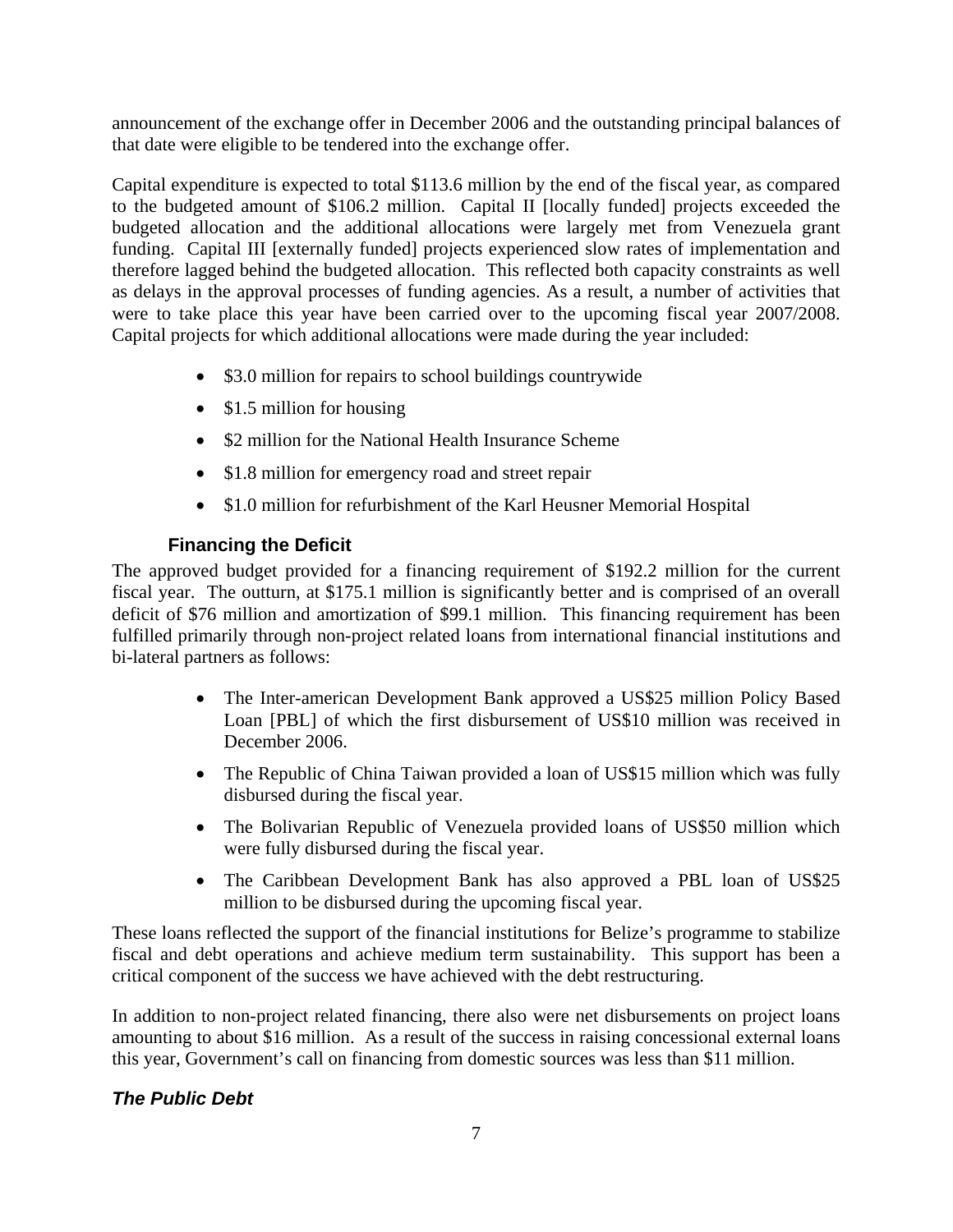At the end of December 2006, the external public debt approximated \$1,911 million and the domestic public debt amounted to \$299.8 million, the latter including a new issue of Treasury Notes, valued at \$31.0 million.

By the end of the 2006/2007 fiscal year, Government expects to pay \$170.6 million in interest and \$99.1 million in principal on the domestic and external debt.

In view of the heavy burden of servicing the external debt, the Government undertook a detailed analysis of its debt profile and repayment capacity and, in August of 2006, announced its intention to seek a comprehensive restructuring of its private commercial debt. The specific objectives of the restructuring were to:



#### **Payments of Interest and Principal 2001-2006**

- Smooth out the sharp fluctuations in Belize's debt service profile;
- Generate cash flow savings so as to eliminate the projected medium term financing shortfalls; and
- Place Belize's debt firmly on a sustainable footing;

The financing shortfalls which Government sought to close via the restructuring were projected in the context of medium term fiscal and balance of payment projections which were calculated on the assumption that government would continue the implementation of the ongoing fiscal reform programme.

The underlying objectives were to prevent an eventual balance of payment crisis from

| <b>Results of the Debt Restructuring by Instrument</b> |              |  |  |
|--------------------------------------------------------|--------------|--|--|
| Instrument                                             | Restructured |  |  |
| Bear Stearns 9.50% Note due 2012                       | 91.5%        |  |  |
| Bear Stearns 9.75% Note due 2015                       | 100.0%       |  |  |
| RBTT 9.95% Fixed Rate Bonds due 2014                   | 100.0%       |  |  |
| RBTT 9.50% Fixed Rate Bonds due 2010                   | 100.0%       |  |  |
| Citicorp 8.95% Fixed Rate Bonds due 2013               | 100.0%       |  |  |
| Citicorp 9.75% Fixed Rate Bonds due 2008               | 100.0%       |  |  |
| Citicorp 9.75% Fixed Rate Bonds due 2007               | 100.0%       |  |  |
| IBOM 10% Note due 2012                                 | 100.0%       |  |  |
| <b>IBOM 9.25% Note due 2011</b>                        | 100.0%       |  |  |
| IBOM Tranche Note due 2010                             | 100.0%       |  |  |
| Belize Sovereign Investments I due 2015                | 100.0%       |  |  |
| Belize Sovereign Investments II due 2010               | 100.0%       |  |  |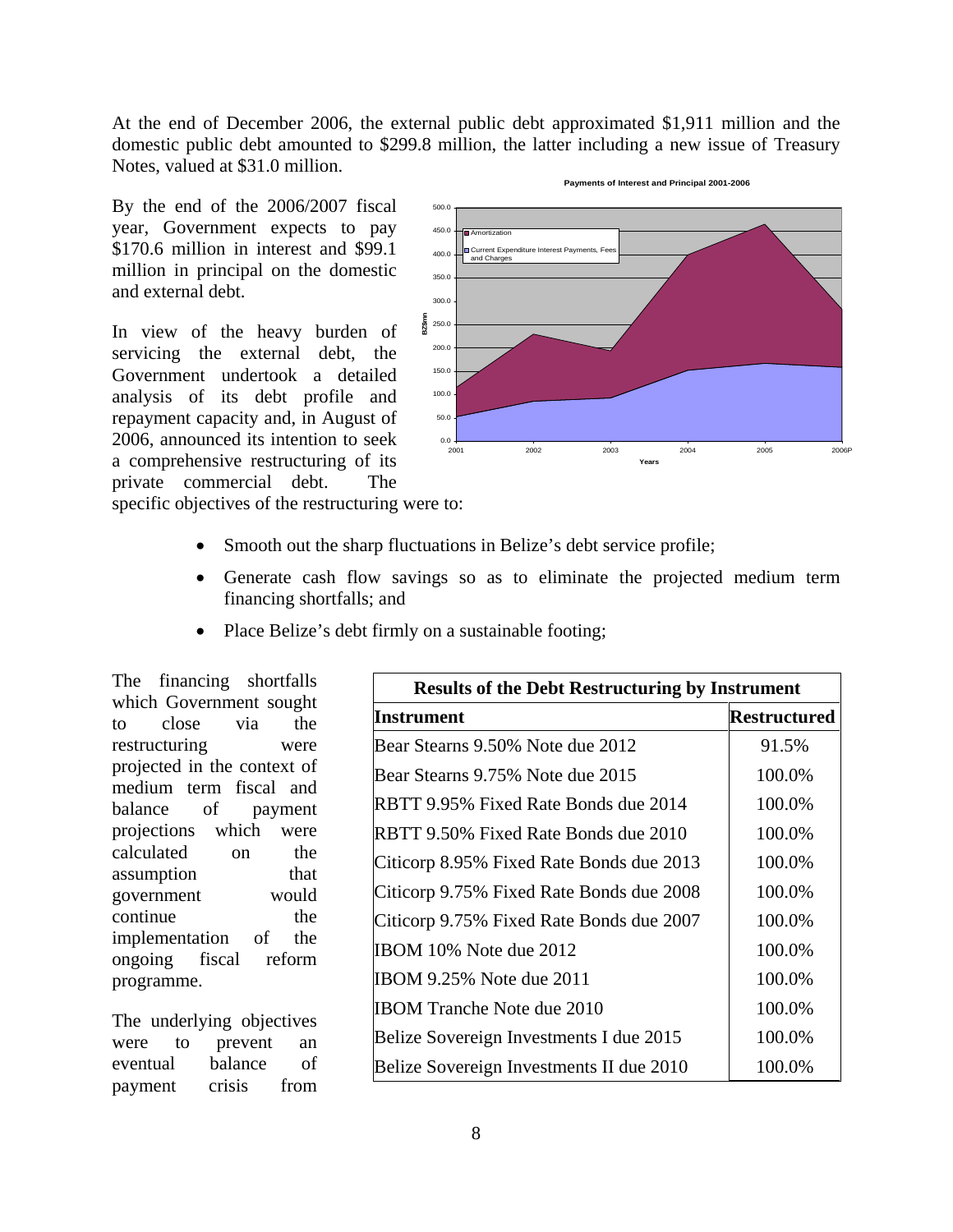emerging and threatening the fixed exchange rate and to improve Belize's general economic outlook and investment climate.

The results are in. The Government of Belize has successfully restructured the commercial debt of Belize. An overwhelming majority of our creditors agreed to exchange their existing instruments for a new US Dollar bond with the following terms and conditions:

- A duration of 22 years with a final maturity in February 2029;
- Principal repayments in equal semi-annual instalments beginning in August 2019;
- A step-up interest rate structure with 4.25% payable in years 1-3; 6.00% payable in years 4-5; and 8.50% payable from year 6 through to maturity;
- **Government may redeem the bonds at face value at any point after the end of the grace period**.

In total, 98.1% of the total commercial debt has been restructured. This success rate is virtually unprecedented in the history of sovereign debt restructurings.

The restructuring has resulted in an improved outlook for the future. Belize's debt service profile has been transformed from one that was unsustainable to one that is certainly sustainable. There are no more spikes reflecting imminent bullet payments or put options.

The new debt service profile provides Belize with considerable net cash flow relief between 2007 and 2015 amounting to US\$481.5 million. And because government can redeem the bonds at par at any time after the grace period, this Government, or indeed any future Government, can opt to pay off the debt early, taking into consideration cash flow and the implications for fiscal and macroeconomic developments. There will be no penalties for early payment.

The success of the restructuring has already begun to reap benefits for Belize in the international financial markets:

- Standard and Poors has upgraded Belize's credit rating into the B category with a stable outlook;
- Moody's Investor Services has also upgraded Belize's credit ratings, into the Caa category;
- Bear Stearns, after expressing some doubts in the run-up to the exchange offer, has now offered its congratulations and is already making a market in the new bonds, signalling that no long term damage has been done to Belize's relations with its creditors as a result of the restructuring;
- Creditors have acknowledged that Belize restructuring process was very transparent and consultative; and
- The innovative approach taken by Belize is fast becoming the standard by which emerging market debt restructurings will be judged in the future.

At the end of the day, however, servicing Belize's debt will, in fact, be sustainable as long as prudent policies continue to be maintained. This Government has therefore pledged to our creditors and to the Belizean people that it will continue to manage its finances in a responsible manner. This will be reflected in the draft estimates put before this honourable house today.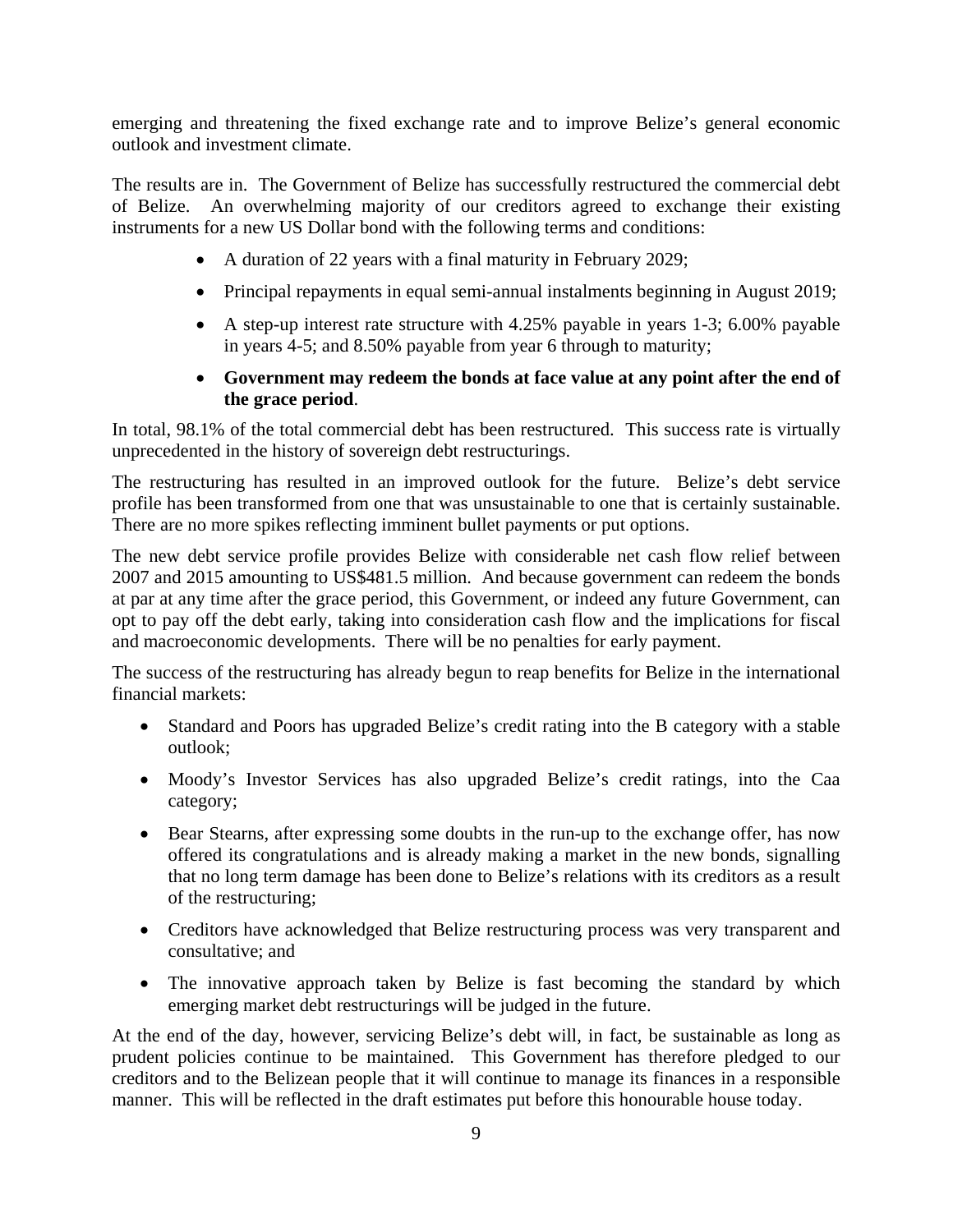## *The Development Finance Corporation*

Almost 2 years ago, in July 2005, a new Board of Directors was appointed to manage the affairs of the Development Finance Corporation (DFC). That Board found that DFC had outstanding debt of \$529 million and a portfolio of 8,900 loans totalling \$324 million of which 48% were non-performing.

DFC's debt, all of which are guaranteed by the Government of Belize, included:

- \$78.5 million to the Belize Mortgage Company
- \$50 million to the Belize Social Security Board,
- \$42 million to the Caribbean Development Bank, and
- \$259 million to the Government of Belize.

DFC was also under the threat of "Immediate Liquidation".

The Board approached the DFC situation with a view that the liquidation should be focused on DFC's proper management of the debt and not exclusively on the sale of the assets. The objectives were, then, and still are as follows:

- 1. To repay DFC's debt and therefore reduce Belize's debt exposure
- 2. To minimize any subsidy from the Government of Belize and, therefore, the people of Belize
- 3. To collect on the outstanding loans in an orderly manner.

## **Restructuring DFC's Portfolio:**

DFC's outstanding debt has been reduced from \$529 million in December 2004 to about \$180 million as of February 2007, a 60% reduction.

DFC has prepaid most of the debt owed to the Belize Social Security Board and plans to fully pay-off the remaining

|                                     | <b>Balance Outstanding</b><br><b>BZ\$</b> mn |      |  |  |
|-------------------------------------|----------------------------------------------|------|--|--|
| <b>DFC's Creditors</b>              | <b>Dec-04</b><br><b>Feb-07</b>               |      |  |  |
| <b>Belize Mortgage Company</b>      | 78.4                                         | 66.2 |  |  |
| <b>Belize Social Security Board</b> | 13.5<br>50.0                                 |      |  |  |
| Caribbean Development               |                                              |      |  |  |
| Bank                                | 42.0                                         | 34.8 |  |  |
| Government of Belize                | 259.4                                        |      |  |  |

balances by the end of 2007. The debt reduction has been accomplished by aggressive collection of all loans and receivables. In the case of the debt owed to the Government of Belize, the reduction has been accomplished by netting off amounts owed to Government against amounts due from Government.

The collections strategy has resulted in a reduction in the number of outstanding loans from 8,900 to 4000; and a reduction in the number of non-performing loans from 4,500 to 800.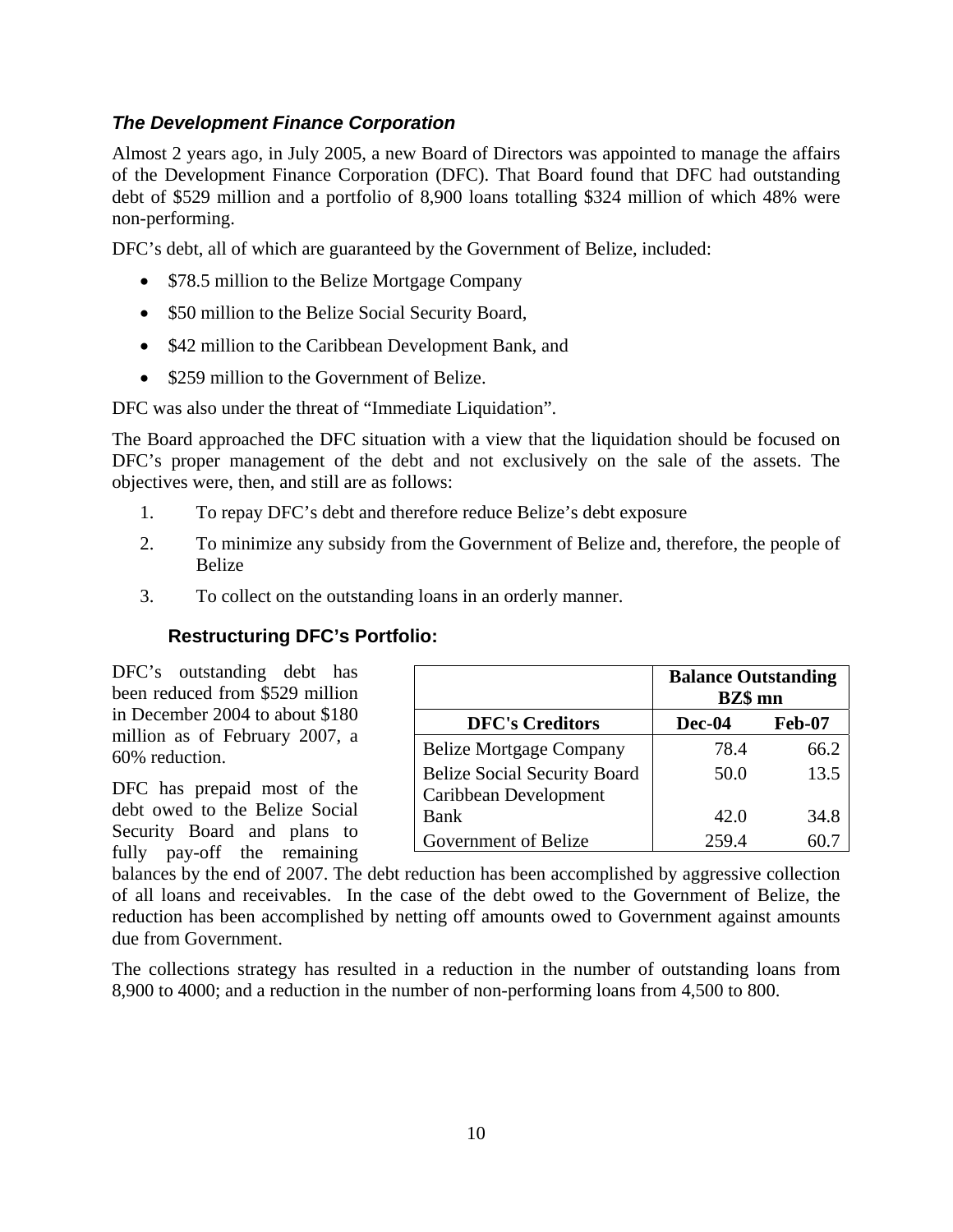On its present path, and on the assumption that the DFC will continue to pursue collections aggressively, the DFC will continue to see its debt reduced to approximately \$70 million by 2012, when the Belize Mortgage Company Bonds mature. At that point, the outstanding debt would

| <b>Loan Portfolio</b>                                    |                                                          |       |       |  |  |
|----------------------------------------------------------|----------------------------------------------------------|-------|-------|--|--|
| 2004                                                     | 2007                                                     | 2004  | 2007  |  |  |
|                                                          | <b>Value of Loans - BZ\$mn</b><br><b>Number of Loans</b> |       |       |  |  |
| 8,900                                                    | 4,000                                                    | \$324 | \$186 |  |  |
|                                                          | <b>Non-Performing Portfolio</b>                          |       |       |  |  |
| <b>Value of Loans - BZ\$mn</b><br><b>Number of Loans</b> |                                                          |       |       |  |  |
| 4.500                                                    |                                                          | \$154 |       |  |  |

be only to the CDB and the Government of Belize.

## **Financial Support from the Government of Belize**

Government last provided for an allocation to cover DFC's projected cash deficit in the budget of 2005/2006. The amount, which was \$20 million, was not utilised and DFC has not had to call on the Government of Belize for any subsidy since then. Based on current projections, DFC would not have to call for financial support from Government for the next 5 years.

## **Orderly Liquidation**

The DFC was operating in 2005 and 2006 under the constant threat of liquidation. After much debate and discussion internally and with the IDB, it was agreed that DFC be liquidated in orderly manner so as to maximize collections and maximize payment of its debts. In November 2006, the DFC Act was amended to limit DFC to managing the Belize Mortgage Company and its other obligations. The Belize Mortgage Company has non-callable Bonds until 2012.

#### **The Future:**

As the operations of the DFC are reduced, Government has been planning for the new development financing mechanism to provide credit for small, medium and micro enterprises in the productive sector. With the assistance of the CDB, a study is about to commence which will inform the scope and the structure of the new mechanism. This study will be completed by midyear and it is expected that the recommendations will be considered immediately and implementation will be fast tracked to ensure that the gap resulting from absence of a development financing mechanism is effectively addressed.

This ongoing study also has implications for the housing sector, particularly Government's stated intention to establish a national housing corporation to manage the existing public sector housing stock and to facilitate financing for home construction.

#### **BUDGET PROPOSALS FOR FISCAL YEAR 2007/2008**

#### *Background*

Madame Speaker, last year when I tabled the budget proposals for fiscal year 2006/2007, I had laid out certain policy undertakings which the Government intended to pursue during the financial year. I now wish to provide on update on what has been done so far in pursuit of these undertakings.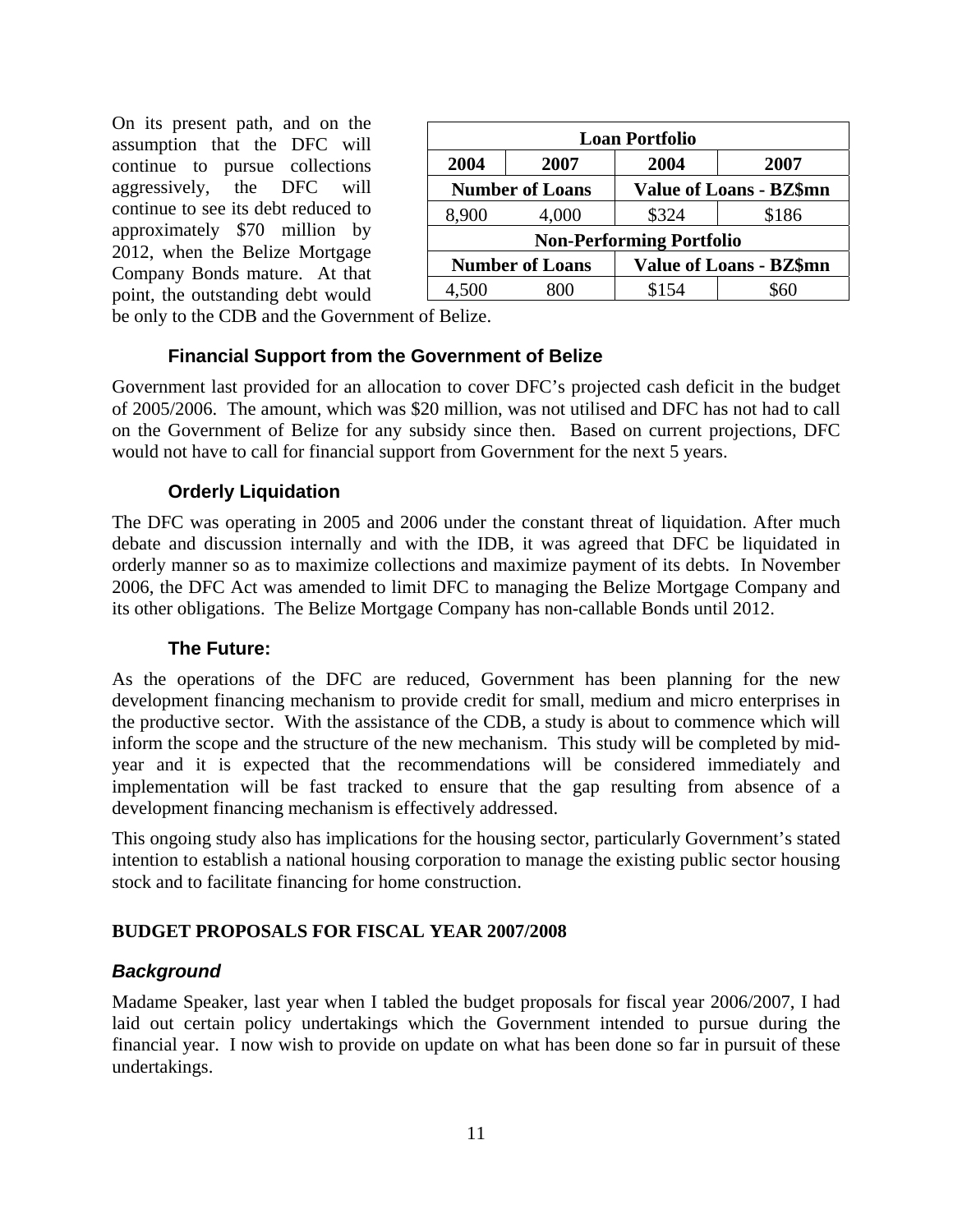The undertaking to continue to **improve financial management and accountability** has been substantially pursued:

- The process of reviewing and streamlining the budget to conform to international standards is now largely completed with the reclassification this year of \$25 million in expenditure from Capital II to Recurrent Expenditure. These include all contributions to statutory boards and grants to organizations, which were previously included in Capital II and are now properly classified as recurrent expenditure.
- The Accountant General has submitted financial statements to the Office of the Auditor General for all outstanding years, including 2005/2006. These statements are under audit review, but there will be need for additional time, for which the approval of the National Assembly will be sought as required by the Finance and Audit (Reform) Act. The fact is, that some of the un-audited statements go back to the 1990's and this is presenting some major challenges to the audit process.
- The Central Statistics Office [CSO] has been legally transformed into the autonomous Statistical Institute of Belize and that organization is in the transition process. Much planning has been done to ensure that the new Statistical Institute has access to the financial and technical resources needed to ensure autonomy and quality.
- Belize has also formally joined the General Data Dissemination System of the IMF in the interest of international comparability and transparency of statistical methodology.

In the upcoming fiscal year, the Government will continue to **improve financial management and accountability** by modernising the Financial Orders, Stores Orders and Control of Public Expenditure handbook. We will be assisted in this effort by the Caribbean Development Bank through the provision of Technical Assistance Resources. In this process, the Finance and Audit (Reform) Act of 2005 will also be reviewed for strengthening.

We made an undertaking last year to facilitate the **strengthening of Oversight Institutions**. So far we have supported the Office of the Auditor General through staff upgrading and training. We have also improved the office accommodations for the Integrity Commission and are providing, for the first time, full time support staff to that Office.

We undertook last year to **consult with the people to define the Poverty Elimination Strategy**. After broad consultations across districts, communities and sectors, an updated Poverty Elimination Strategy and Action Plan was recently launched. This Strategy and Action Plan has informed the spending proposals for next year as well as the sectoral policies of the relevant ministries.

Last year we undertook to continue the process of tax reform and strengthening revenue administration. The GST was successfully implemented in July. Government and the private sector continued to collaborate in the fight against contraband activities and a project was prepared to modernize the Customs Department. This project will implement the newest version of the ASYCUDA system and will transform the way the Customs Department operates internally and relates with importers and exporters. It will speed up the processing of Customs Declarations, lower the cost of business to the private sector and reduce the scope for corrupt practices. Funding for this project will be provided by the Caribbean Development Bank.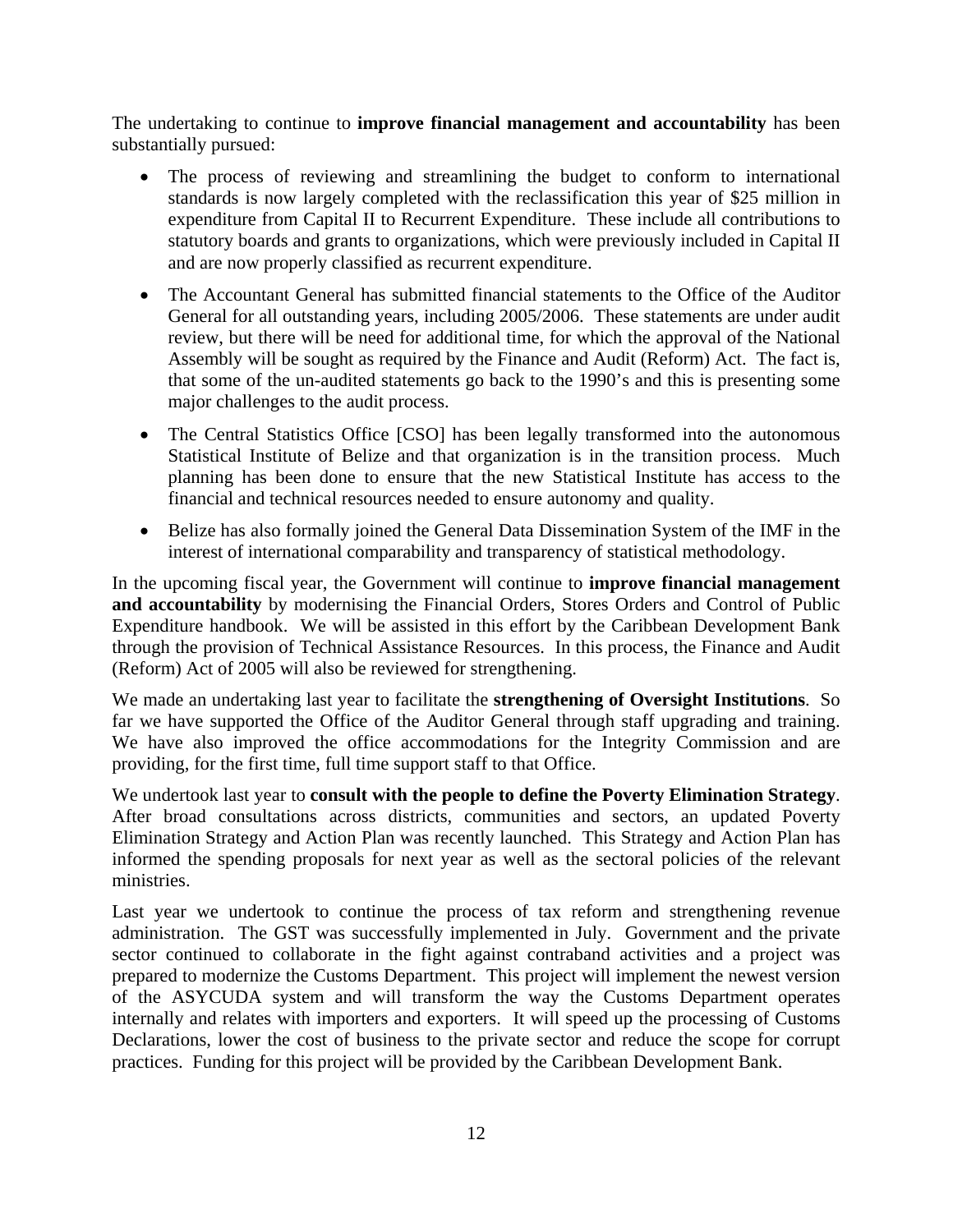In the upcoming year, the work on revenue reform must continue apace. Government will shortly be re-convening the Tax Reform Committee to advise on several matters.

First, the Tax Reform Committee will be asked to review proposals to increase the threshold of income tax to \$24,000 and reintroduce tax exemptions for charitable contributions to registered organisations, schools and athletic organizations.

Secondly, Government will ask the Committee to review the Excise Tax regime to remove the perverse incentives to engage in contraband activities. Although there has been some success in enforcement and interdiction, contraband activities continue to exist in flagrant contravention of the laws and at great cost to revenue.

Thirdly, Government will ask the Tax Reform Committee to review the GST with a view to making recommendations for improvements which may be necessary.

The Tax Reform Committee will be asked to make its recommendations on these 3 matters by June 30, 2007.

During this year, Government will also review the petroleum price formula to remove the RRD and fix the taxes per gallon of petroleum so that when prices fall, there is a full and immediate pass through to the consumer.

Madam Speaker, I now turn to the specific revenue and expenditure proposals for the upcoming fiscal year.

## *The Draft Estimates for Fiscal Year 2007/2008*

As in the past two years, the draft budget for the coming fiscal year continues to emphasize health, education and poverty alleviation. In addition, however, this budget gives greater priority to the implementation and maintenance of economic infrastructure than in previous years.

The draft budget is prepared on the assumption that real GDP will grow by between 1.5% and 2% in 2007 and that nominal GDP will grow by about 6%. On this basis, there should be natural growth in tax revenue of at least 6% with incremental increases accruing because of improvements in revenue administration.

As in previous years, emphasis will continue to be placed on expenditure control in order to achieve the targets for the primary and overall balances. The underlying objective is to ensure that the primary surplus remains above 3% of GDP and the overall deficit declines towards 1% of GDP.

## **Summary of the Draft Estimates for 2007/2008**

The Draft Estimates propose Total Revenue and Grants of \$678.5 million, an increase of almost \$51.6 million over the expected outturn of 2006/2007. It also proposes Total Expenditure of \$703.2 million, resulting in an overall deficit of \$24.7 million. The overall deficit is estimated to decline to 0.97% of GDP next year and the primary surplus to GDP ratio is estimated to decline slightly to 3.25% of GDP.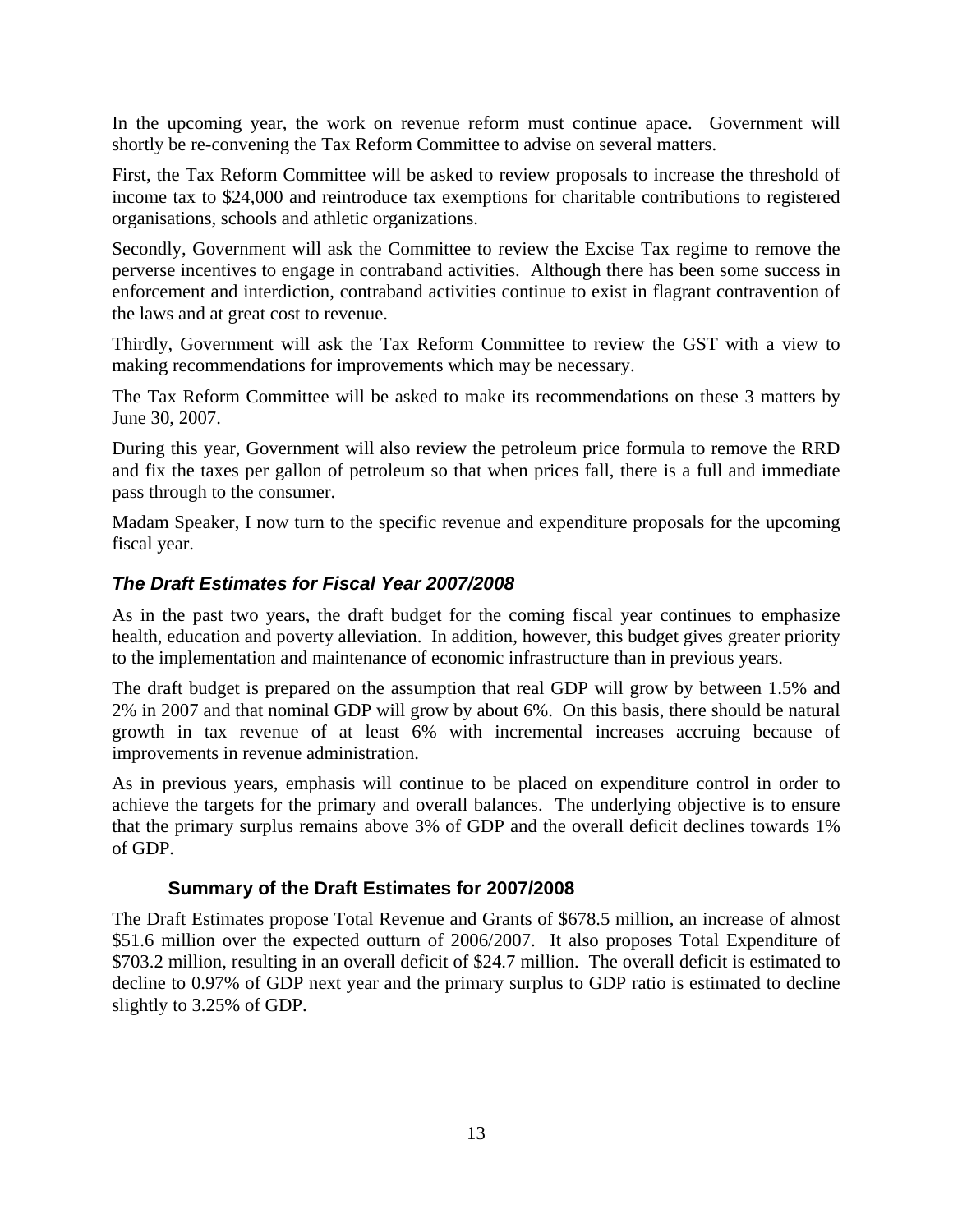After declining to \$99.1 million in fiscal 2006/2007, amortization payments are estimated to decline further to \$61.7 million, reflecting the impact of the debt restructuring. As a result, the financing requirement [the overall deficit plus amortization] is estimated at \$86.4 million.

## **Financing the Deficit**

| <b>Summary of Draft Estimates for 2007/2008 and</b> |                           |                  |  |  |  |  |
|-----------------------------------------------------|---------------------------|------------------|--|--|--|--|
| Expected Outturn for FY 2006/2007 - \$BZ mn         |                           |                  |  |  |  |  |
|                                                     | Projected<br><b>Draft</b> |                  |  |  |  |  |
|                                                     | Outturn                   | <b>Estimates</b> |  |  |  |  |
|                                                     | 2006/2007                 | 2007/2008        |  |  |  |  |
| <b>Total Revenue and Grants</b>                     | 626.9                     | 678.5            |  |  |  |  |
| <b>Total Expenditure</b>                            | 702.9                     | 703.2            |  |  |  |  |
| <b>Primary Surplus</b>                              | 93.5                      | 83.2             |  |  |  |  |
| <b>Overall Deficit</b>                              | (76.0)                    | (24.7)           |  |  |  |  |
| Amortization                                        | 99.1                      | 61.7             |  |  |  |  |
| <b>Financing Requirement</b>                        | $-175.1$                  | $-86.4$          |  |  |  |  |
| Overall Deficit as a % of GDP                       | $-3.13%$                  | $-0.97\%$        |  |  |  |  |
| Primary Surplus as a % of GDP                       | 3.85%                     | 3.25%            |  |  |  |  |
| GDP (in BZ\$ billions)                              | 2.428                     | 2.558            |  |  |  |  |

This financing requirement of \$86.4.1 million will be met

from confirmed disbursements of \$93 million under concessional loans as follows:

- The second disbursement, of US\$15 million, under the PBL from the IDB;
- The first disbursement under the PBL from the CDB of US\$12.5 million
- Disbursements on Project loans \$40.8 million

There will, therefore, be no recourse to domestic financing in 2007/2008 and, in fact, there should be some reserve accumulation in keeping with the medium term projections.

#### **Estimates of Revenue 2007/2008**

The Draft Estimates of Revenue and Grants include \$650.9 million in Recurrent Revenue, \$10.1 million in Capital Revenue and \$17.5 million in Grants.

Recurrent Revenue is comprised of \$593.9 million in Tax Revenue and \$57 million in non-tax revenue. The strong growth in Tax Revenue reflects the following:

> • A \$34.0 million increase in collections of taxes on income and profits of which \$20 million is a contribution from the Petroleum Fund which

|                                           | Projected<br>Outturn<br>2006/2007 | <b>Draft</b><br><b>Estimates</b><br>2007/2008 |
|-------------------------------------------|-----------------------------------|-----------------------------------------------|
| <b>Total Revenue and Grants</b>           | 626.9                             | 678.5                                         |
| <b>Recurrent Revenue</b>                  | 582.4                             | 650.9                                         |
| <b>Tax Revenue:</b>                       | 528.8                             | 593.9                                         |
| Income and profits                        | 136.3                             | 170.3                                         |
| Taxes on property                         | 5.3                               | 5.6                                           |
| Taxes on international trade              |                                   |                                               |
| and transactions                          | 164.3                             | 180.1                                         |
| Taxes on goods and services               | 223.0                             | 237.9                                         |
| <b>Non-Tax Revenue</b>                    | 53.5                              | 57.0                                          |
| <b>Property Income</b>                    | 4.5                               | 7.7                                           |
| Licenses                                  | 10.2                              | 10.4                                          |
| Other                                     | 38.8                              | 38.9                                          |
| Capital Revenue                           | 9.7                               | 10.1                                          |
| <b>Grants &amp; Debt Service Receipts</b> | 34.8                              | 17.5                                          |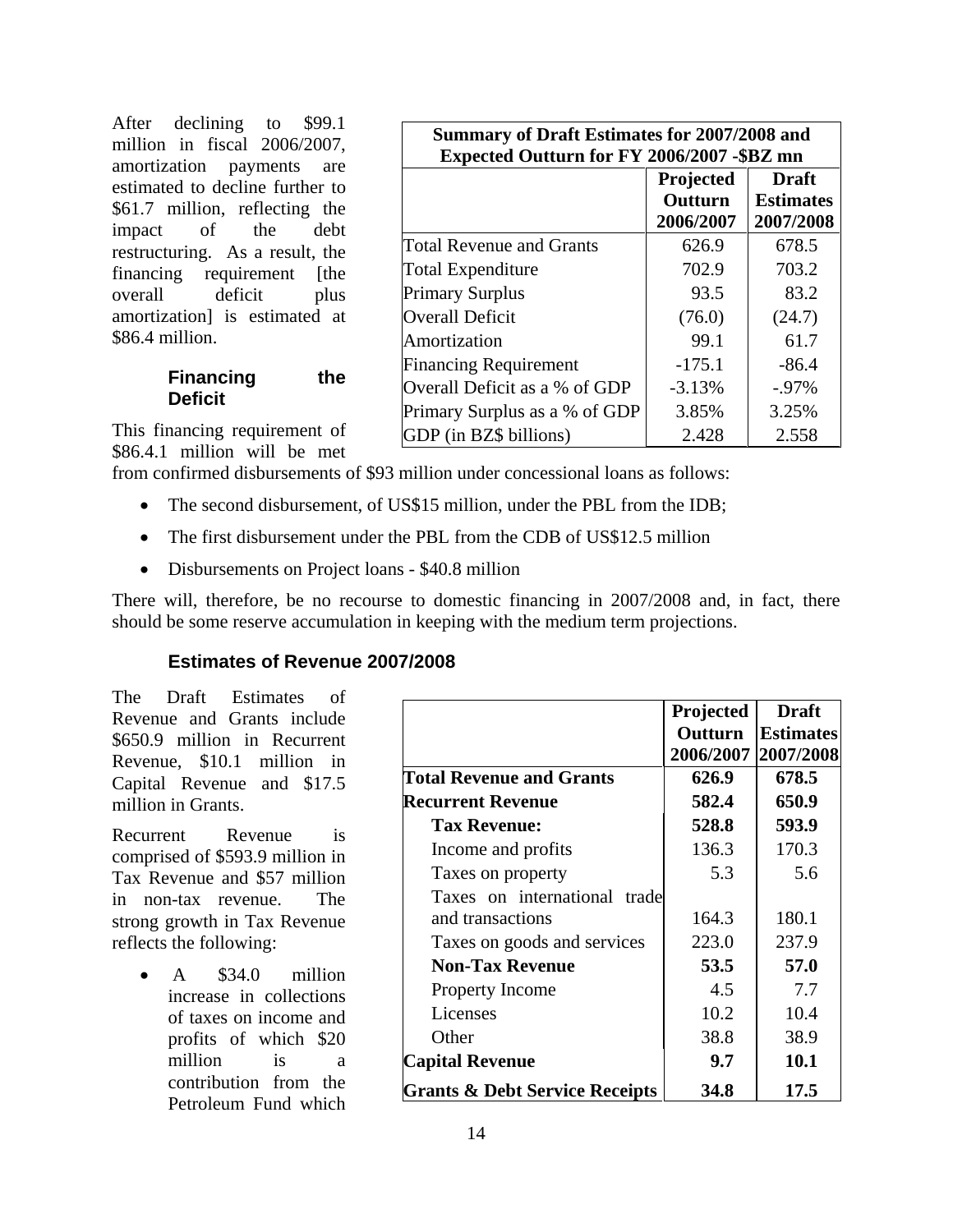is soon to be established to receive all the revenues from the Petroleum Industry – the remaining \$14 million increase reflects natural growth in line with economic expansion.

- Property Taxes will see a marginal increase of \$0.3 million next year
- International Trade and Transactions Taxes will increase by \$15.9 million
- Taxes on goods and services will increase by \$15 million.

Non-tax revenue is expected to increase by \$3.5 million and Capital Revenue by \$0.4 million.

Grants are expected to decline by \$17.4 million.

#### **Estimates of Recurrent Expenditure 2007/2008**

 The Draft Estimates of Recurrent Expenditure propose a total of \$585.2 million, a reduction over the expected outturn for fiscal year 2006/2007. This reduction largely reflects the decline in debt service payments following the successful debt restructuring operations.

Proposed provisions include:

- \$235 million for Personal Emoluments, which provides for essential staff primarily in the health, education and security sectors, as well as salary increments following the implementation of the new performance appraisal system.
- Pension payments will remain steady at about \$39 million.

|                                     | Projected<br>Outturn<br>2060/2007 | <b>Draft</b><br><b>Estimates</b><br>2007/2008 |
|-------------------------------------|-----------------------------------|-----------------------------------------------|
| <b>Total Expenditures</b>           | 702.9                             | 703.2                                         |
| <b>Total Recurrent Expenditure:</b> | 590.8                             | 585.2                                         |
| <b>Personal Emoluments</b>          | 220.3                             | 235.3                                         |
| Debt Service                        | 169.5                             | 107.9                                         |
| Pensions                            | 39.8                              | 39.0                                          |
| Goods and Services                  | 159.7                             | 203.0                                         |
| <b>Total Capital Expenditure:</b>   | 113.6                             | 118.0                                         |
| Capital II Expenditure              | 79.9                              | 50.0                                          |
| Capital III Expenditure             | 30.5                              | 64.8                                          |
| Capital Transfer and Net            |                                   |                                               |
| Lending                             | 3.2                               | 3.2                                           |

- Debt service payments will decline by \$61.6 million from \$169.5 million to \$107.9.
- Payments for goods and services will increase from \$159.7 million to \$203 million. It must be borne in mind, however, that \$25 million of this increase is the result of the reclassification of expenditure from Capital II to Recurrent Expenditure. Other sources of increases in provision for goods and services include: increases in utility rates, street lighting and additional maintenance requirements after 2 years of delayed repair and maintenance of furniture and equipment.

#### **Estimates of Capital Expenditure 2007/2008**

Capital Expenditure is proposed to increase slightly to \$118.0 million. Capital II expenditures are expected to decline from \$79.9 million to \$50.0 million. This primarily reflects the previously mentioned reclassification of capital expenditures to "recurrent". Capital III expenditure is proposed to total \$64.8 million, an increase of \$34.4 million, as a number of major projects are commencing while several are already ongoing.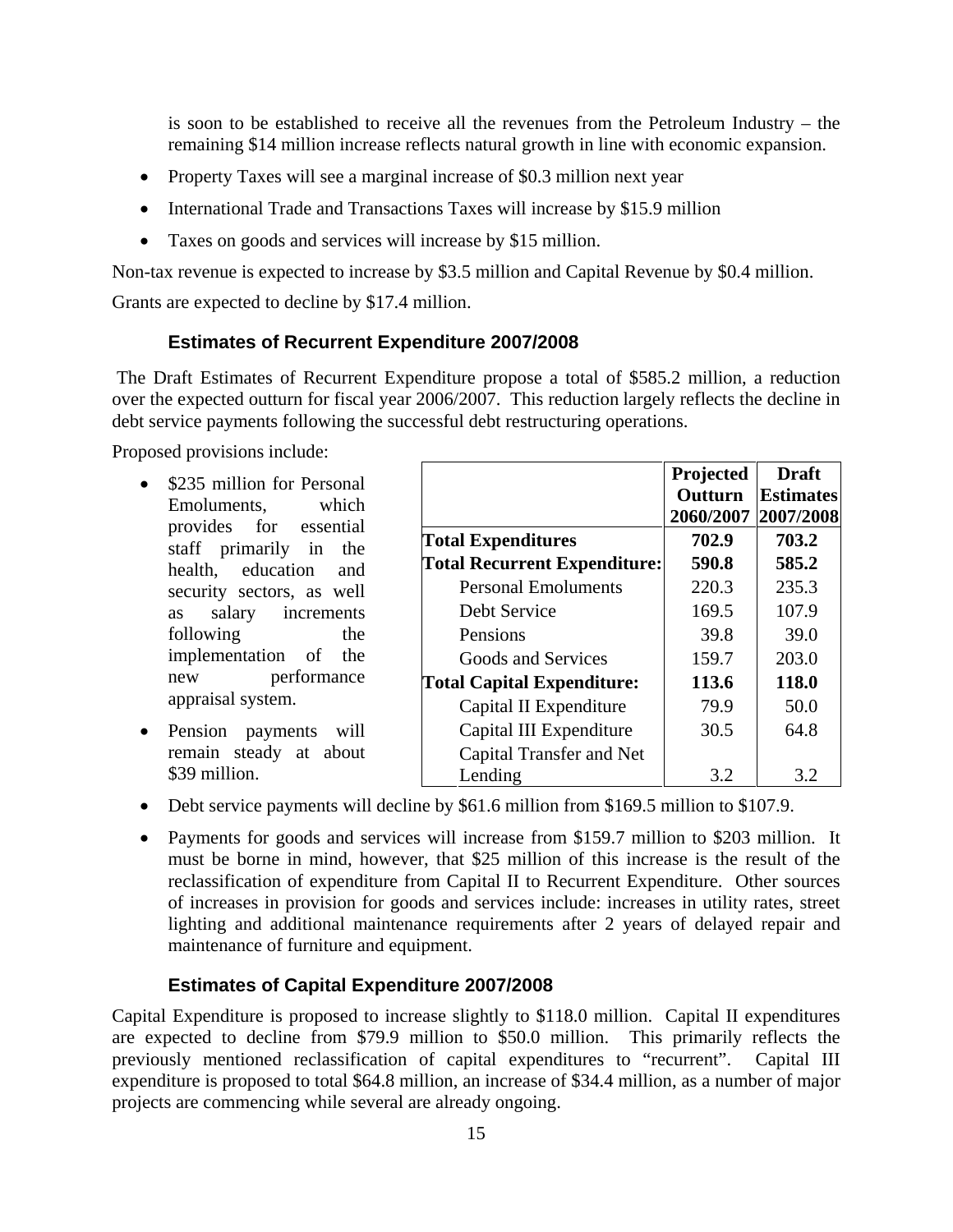## *The Plan of Action for the Future*

## **Education**

In this new fiscal year, education accounts for 25% or \$143 million of the recurrent budget with an increase of \$17.3 million over last year's expenditure. We are indeed a nation unquestionably committed to education. The goal is for every child to have access to primary and secondary education. This year we are going further. Government will provide free basic primary school textbooks in Mathematics, Science, English and Social Studies to all needy students.

With the building of the new State of the Art Technical and Vocational schools in the districts, we are expanding choice and relevance in our educational system and training our young people for jobs in new or expanding sectors such as tourism and information technology.

The building of more class-rooms and the training and hiring of more teachers continues. The teaching of African and Maya history is being extended to the high schools.

More pre-schools are opening. More sixth forms established. This September, Escuela México, which is presently ongoing a major expansion in classrooms and work-shops, expects to launch a Sixth Form programme which will cater mainly to high school graduates from the rural communities of the Corozal district.

The budget provides \$8.5 million in support to the University of Belize.

## **Youth and Sports**

Work on the design and plans for building a world class indoor sports auditorium at the Marion Jones stadium is now completed and construction will soon be put out to tender.

The Dangriga Sports facility will also be undertaken.

Support for semi-pro and amateur sports continues. So too is our government's support for physical education in schools and promotion of fitness and wellness programmes.

We are expanding the facilities for the Youth Cadet Services Corp. Our commitment to the Youth for the Future programmes as well as for other young people organizations like the Guides and Scouts, YWCA and YMCA is reflected in the budget.

Playing fields with adequate lighting in villages across the country continue to receive our attention.

## **Affordable Health Care**

The recurrent budget for the Ministry of Health has been increased from \$62 million to \$76.7 million - a 24% increase. This includes an allocation of \$4.0 million to allow the expansion of NHI to the rest of the country.

The IDB-CDB funded Health Reform project which is now scheduled for completion in mid-2008, has constructed and or renovated a number of health centers and polyclinics across the country.

The Health Reform Project will receive new impetus in this budget year with the upgrading of Regional Hospitals and the expansion of the National Health Insurance Programme to the rest of the country.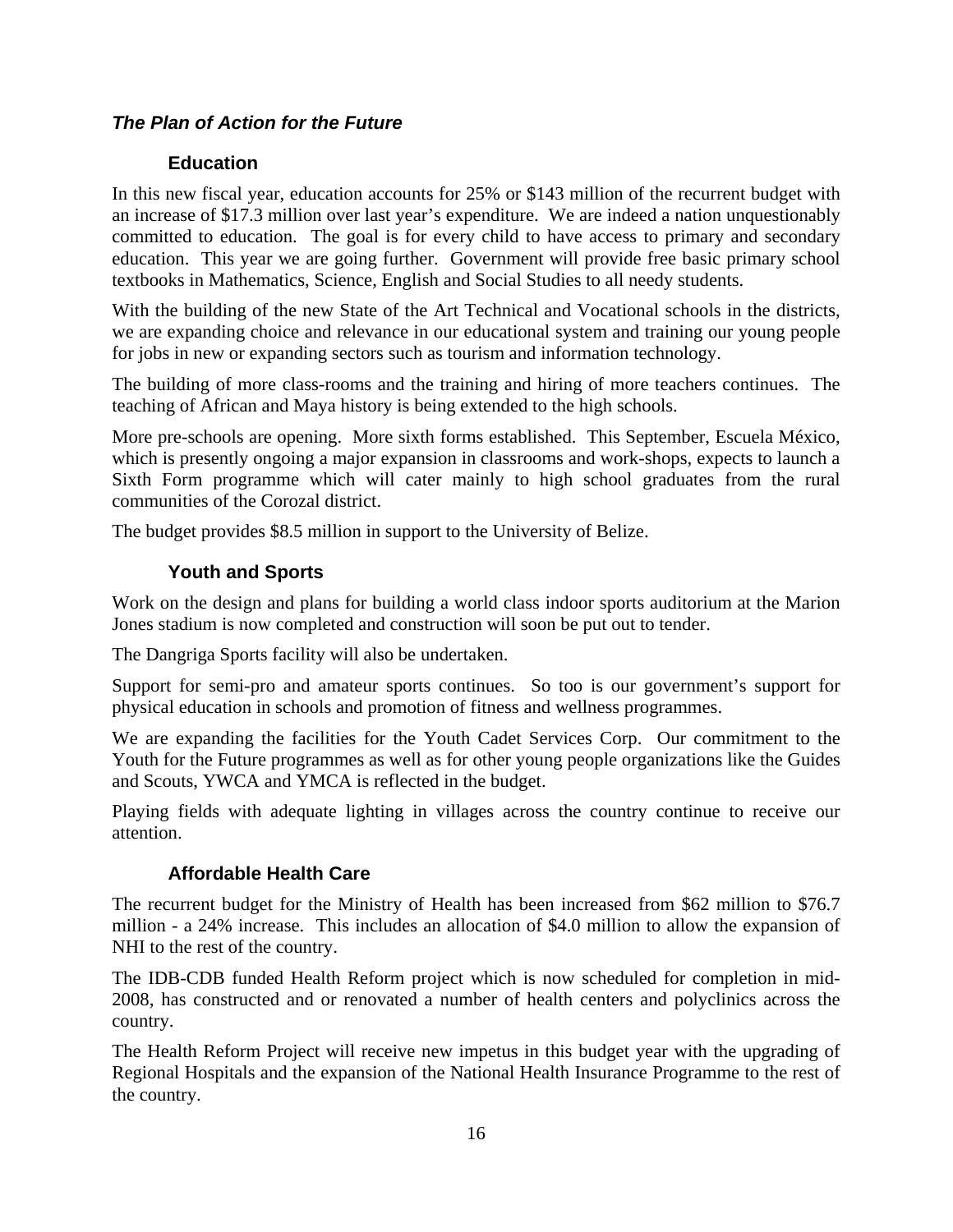Construction of the new San Ignacio Community Hospital is programmed in this new budget. The building of a new Mental Health Facility in Belmopan and a Community Polyclinic in San Antonio, Toledo as well as improvements to the Belmopan and Corozal Town hospitals will also be carried out as part of the Capital Budget of the Ministry of Health.

## **Home Ownership and Quality of Life**

Belize City, the old capital, is the commercial and most highly populated centre of the country. It is a city of contrasts – with areas having some of the most opulent homes while other areas have some of the most deplorable conditions for human habitation.

The building of more low-income houses with repayments not exceeding \$200.00 per month will be stepped up. Further steps will also be made to reduce mortgage payments on all social housing i.e. low income houses, to an affordable rate not exceeding \$200.00 for month.

The programme to provide 30,000 house lots for first time Belizean families is proceeding apace.

We have abolished the stamp duty on land valued under \$20,000.00

We remain committed to working with municipal bodies and village councils to providing space for more parks, playgrounds and sporting facilities.

Government is presently working on a project at Mile 12 Northern Road to provide 1,000 more house lots.

Removal of \$10 service charge on electricity bills by BEL will be effected by the end of the first quarter of the fiscal year.

## **Rural Development and Poverty Elimination**

The Social Investment Fund will continue its programme of providing funding for the classrooms, health centers, water systems, training and capacity building for poorer areas of rural and urban communities.

Today more than 90% of rural communities throughout the country have good running drinking water. Our task now is to complete this major success story.

In addition more community projects will be undertaken thorough the EU funded Rural Development Project, the Sugar Adaptation Fund and the Banana Support Programme.

The Southside Poverty Improvement Project has been designed to address urban poverty in a significant way. The planning phase has taken longer than was expected, but we are now at the stage where tenders will soon be awarded. The construction of streets and drains will soon begin.

## **Economic Infrastructure**

To further improve the quality of life for all Belizeans while serving as a solid foundation to attract new investments, improve transport and communication, create jobs and increase economic growth and development, the budget plan of action will see the implementation of the following infrastructure projects:

- A new international bridge at the Belize/Mexico border.
- The Placencia Road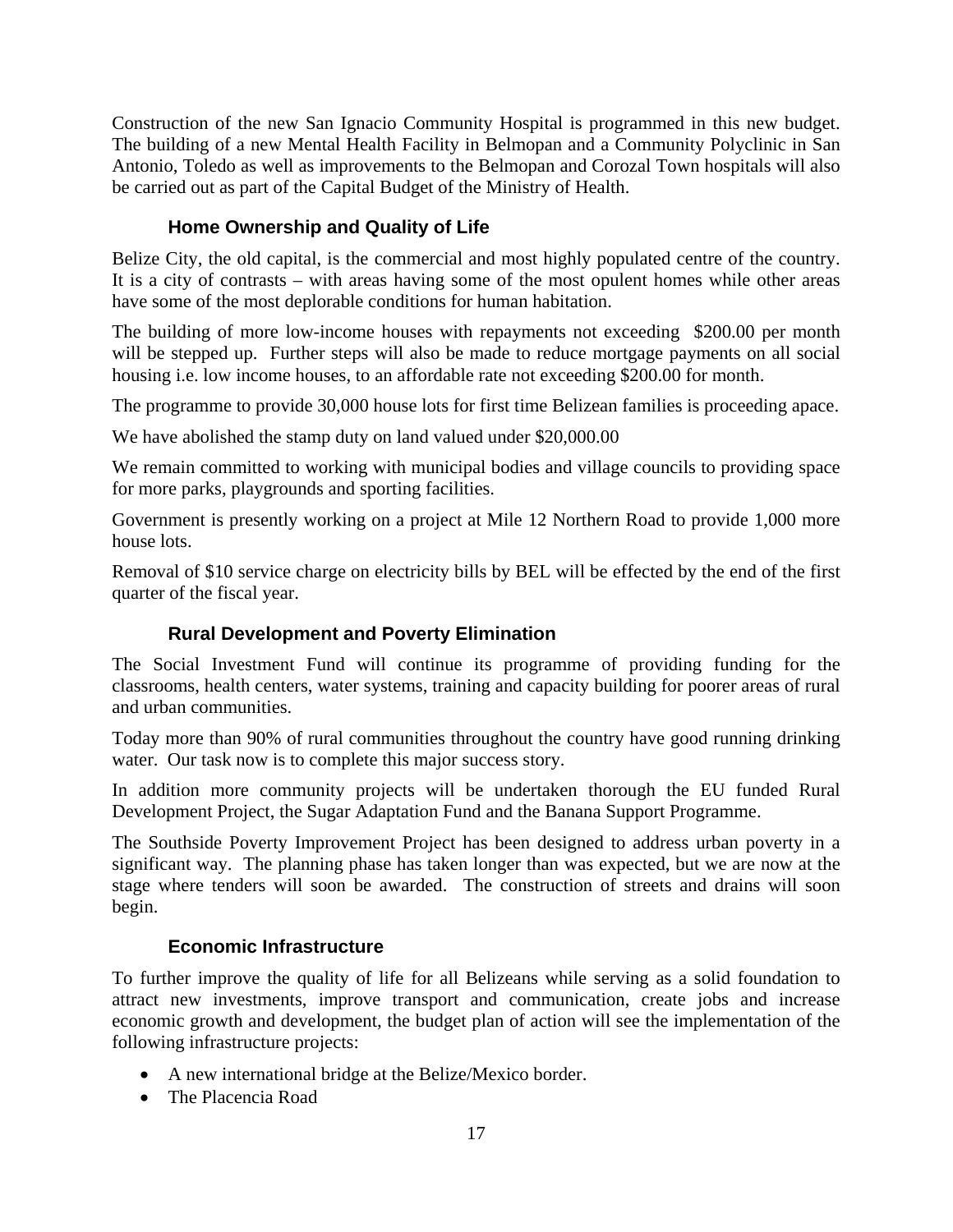- A major upgrading of the road from Blue Creek to Orange Walk Town.
- The paving of the road from San Estevan to Progresso Village and upgrading the road to Sarteneja.
- The upgrading of the Old Northern Highway
- The rebuilding of the Crooked Tree Causeway.
- The completion of the paving of the Southern Highway and thereafter the road from Julian Cho High School junction to the village of San Antonio on to Jalacte in the Toledo District.
- A \$3.8 million contribution to the Cobble Stone Street Project in San Pedro Ambergris Caye, which is beginning this year and will be completed next year.

All this, in addition to several bridges, feeder roads, village streets and drains as well as maintenance work of existing highways.

The roads and bridges programme already carried out by the government is impressive. The list is long. To mention a few:

- Most of the Southern Highway is completely paved. New bridges have been built on the Hummingbird Highway at Caves Branch Sibun River and Silver Creek. Also built were the Moho River bridge, the Valley of Peace (Agripino Cawich) bridge, the new Beaver Dam bridge, the Jordan bridge.
- We completed the paving of the Orange Walk Town Bypass and the Burrel Boom-Hattieville road. The road to Rancho Dolores, the road to Barranco; 15 miles of road to Caracol, the road to Jaguar Paw, the Caye Caulker airstrip were all upgraded.
- The municipal drainage projects in the district towns have been completed.
- A new bridge at Middlesex is planned for construction this year.
- And now, well underway and nearing completion, is the expansion of the runway at the Phillip Goldson International Airport, with private sector investment.

## **CONCLUSION**

This Plan of Action is designed to create fundamental and positive changes in the way we live and work together. It is designed to improve our security as a nation and our safety as a people. It strengthens the capability of our security forces – the police and the BDF.

It also recognizes that long term solutions to crime and violence lie not only in law enforcement but in strengthening our system of justice with an independent judiciary under the rule of law.

This Plan of Action, the policies and programmes presented today, aim to solidify the gains we have made through prudent financial stewardship and the hard work of the Belizean people – our professionals in the public service, our teachers, our health workers, our security forces, our farmers, fisherfolk and other producers and workers in the services sector, our artists and cultural workers – all who believe in Belize and work to create a better life for themselves, their families, their communities and their country.

Belize is back on track. The path ahead is clear now. The horizon has the glow of hope and the promise of a brighter future. As in life there will be new challenges to face; the work of reform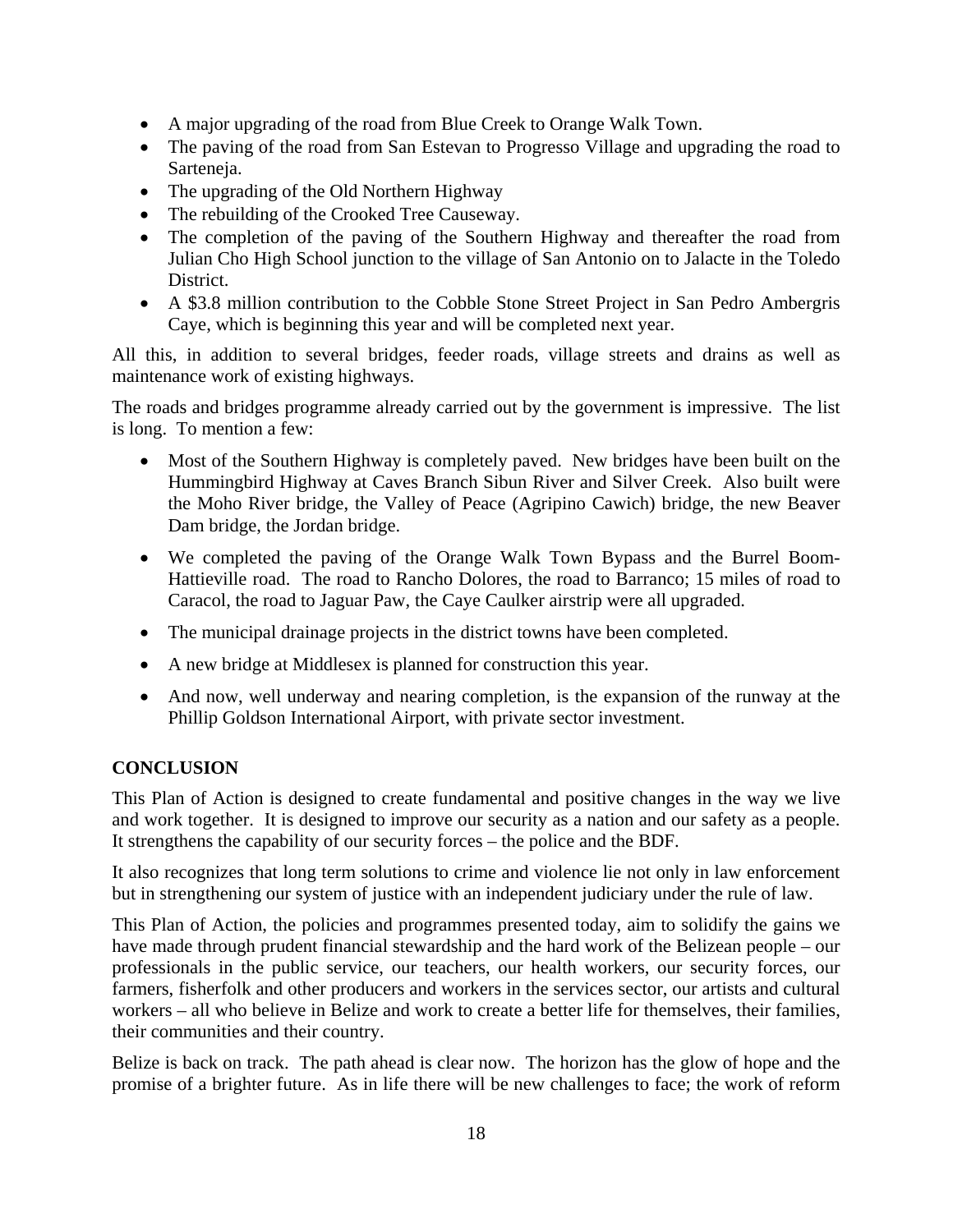must continue. Embracing change and seizing opportunities for innovation and progress must be our guiding principles.

Some people may say "sorry that's too ambitious. Sorry that is just rhetoric. Sorry it can't be done." I say: Belize is not a sorry country, we are not a sorry people. It can be done if you have the will, the vision, the courage and determination to do it. Together we can. After all, we are living in a good country.

Let us continue our journey to build a fairer, gentler society – a people committed to economic and social justice where the fruits of development are shared more equitably. Respect, compassion, dignity will crown our efforts when all Belizeans have a seat at the table of God's bounteous gifts to this land of the free by the Carib Sea.